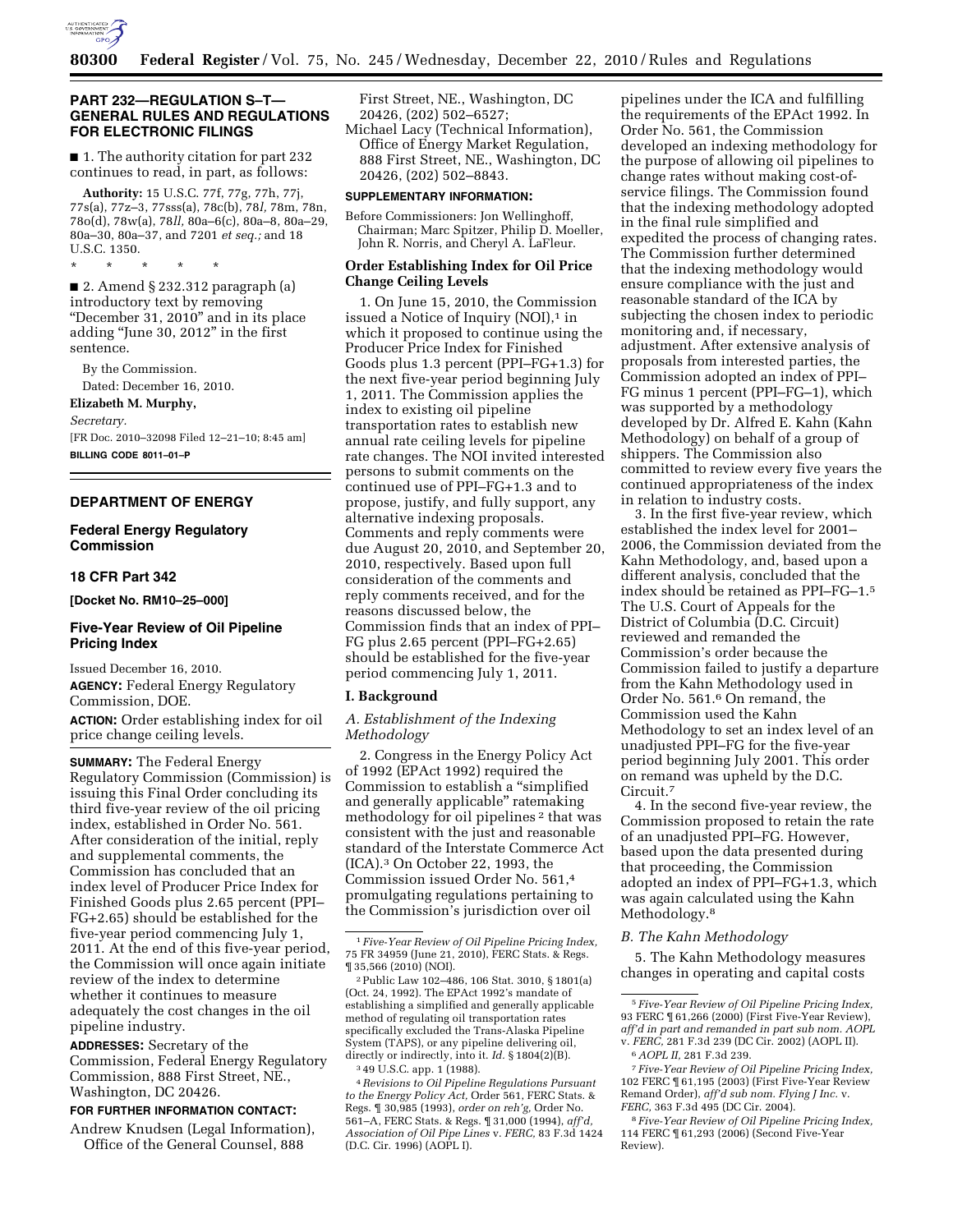on a per barrel-mile basis using Form No. 6 data from the prior five-year period (for example, between 2004 and 2009 in this proceeding).9 The Kahn Methodology does not include direct measures of the capital costs related to rate of return on investment or income taxes; as a proxy for this data, the Kahn Methodology relies upon changes over the five year period in net carrier property per barrel-mile.

6. The Kahn Methodology assigns a weight to the Form No. 6 operating expenses relative to the net plant using an ''operating ratio.'' 10 The weighted operating expense and the weighted net plant are then added together to

establish the cumulative cost change for each pipeline.11

7. Once these cumulative cost changes have been calculated for each pipeline with sufficient Form No. 6 data, the Kahn Methodology culls a data set consisting of pipelines with cumulative per-barrel-mile cost changes in the middle 50 percent of all pipelines. Later applications of the index also culled a data set consisting of pipelines with cumulative cost changes in the middle 80 percent of all pipelines. This trimming is done to remove statistical outliers, or spurious data points that could bias the sample in either direction.

8. For each of the two data sets (the middle 50 percent and the middle 80

percent), the Kahn Methodology considers three different measures of central tendency. One measure is the median of each data set. Another measure, the weighted mean, calculates an average barrel-mile cost change in which each pipeline's cost change is weighted by its barrel-miles. A third measure, the un-weighted average, calculates the simple average of the percentage cost change per barrel-mile for each pipeline. For each data set, a composite, is calculated by taking the simple average of the median, the weighted mean, and the un-weighted mean. Table 1 provides a description of the statistical values of central tendency used by parties to develop the index.

|--|--|

| Line   | Middle 80 percent | Middle 50 percent                                                                         |
|--------|-------------------|-------------------------------------------------------------------------------------------|
| B<br>D | Median            | Median.<br>Weighted Mean.<br>Un-weighted Mean.<br>Composite of 50 percent = $(A+B+C)/3$ . |

In the most recent index review, the industry-wide cost index differential was calculated by averaging the middle 50 composite and the middle 80 composite on Line D and then comparing that value to the PPI–FG index data over the same period. The index level was then set at PPI–FG plus (or minus) this differential.

9. The Kahn Methodology has evolved during the course of prior index reviews. In Order Nos. 561 and 561–A, the Commission only considered the middle 50 percent and did not consider the middle 80 percent. In the first and second five-year index reviews, the Commission considered both the middle 50 percent and the middle 80 percent. Also, in Order Nos. 561 and 561–A, as well as the first review, the Commission merely cited Kahn's Methodology to demonstrate that it produced index levels that were close, although not exactly the same as, the proposed index levels of PPI–FG–1 (in Order Nos. 561 and 561–A) and an unadjusted PPI–FG (in the first review). In the second fiveyear review, the Commission used the Kahn Methodology itself to set the precise index levels by averaging the middle 50 and middle 80 composites

relative to PPI–FG over the prior fiveyear period.

# **II. Comments From Industry**

10. Comments were filed by the American Trucking Associations, National Propane Gas Association (NPGA), Tesoro Refining and Market Company and Sinclair Oil Corporation (Sinclair/Tesoro, collectively), Air Transport Association of America (ATA), Society for the Preservation of Oil Pipeline Shippers (SPOPS), the Association of Oil Pipe Lines (AOPL), Valero Marketing and Supply (Valero), and Navajo Refining Company, L.L.C. (Navajo).

11. Reply Comments were filed by the Canadian Association of Petroleum Producers (CAPP), the Pipeline Safety Trust, Sinclair/Tesoro, Platte Pipe Line Company (Platte), ATA, Navajo, AOPL, and SPOPS.

12. On September 24, 2010, the U.S. Department of Transportation, Pipeline and Hazardous Materials Safety Administration (PHMSA) filed a Motion for Leave to File Out-of-Time and Comments and NPGA filed late Reply Comments.

13. On October 8, 2010, Valero filed Supplemental Reply Comments and on October 20, 2010, AOPL filed a Response (October 20 Response).

# *A. Proposals for New Index Rates*

14. In comments and reply comments, several parties proposed departures from existing index levels. AOPL proposes an index of PPI–FG plus 3.64 percent (PPI–FG+3.64) as the oil pipeline pricing index for the five-year period beginning July 1, 2011. AOPL states that its witness, Dr. Ramsey Shehadeh, applied the Kahn Methodology to a data set including an initial sample of 110 pipelines,<sup>12</sup> calculating the following data regarding pipeline cost changes for the 2004–2009 period:

| ABI F |  | 13 |
|-------|--|----|
|-------|--|----|

| Line                                          | Middle 80<br>percent | Middle 50<br>percent |
|-----------------------------------------------|----------------------|----------------------|
| Median<br><b>Weighted Mean</b><br>Un-weighted | 4.26<br>9.91         | 4.26<br>7.07         |
| Mean<br>Composite                             | 8.81<br>7.66         | 5.74<br>5.69         |

pipelines in the Form No. 6 for the years 2004 through 2009. According to AOPL, Dr. Shehadeh then removed from this data set any pipelines that did not report data for any year in that period, as well as the Trans Alaska Pipeline System carriers and any pipelines that had FERC Form No. 6 reporting errors or incomplete FERC Form No. 6 data.

<sup>9</sup>Specifically, this data is drawn from the Form No. 6: Carrier Property, page 110; Accrued Depreciation, page 111; Operating Revenues and Operating Expenses, page 114; Crude and Products Barrel-Miles, page 600. To the extent this information is incomplete, alternate data reported in the Form No. 6 has been substituted.

 $10$  The "operating ratio" = ((Operating Expense at Year 1/Operating Revenue at Year 1) + (Operating

Expense at Year 5/Operating Revenue at Year 5))/ 2. If the operating ratio is greater than one, then it is assigned the value of 1 under the Kahn Methodology.

 $^{\rm 11}$  Cumulative Cost Change = (1-operating ratio)  $^{\star}$ net plant + operating ratio \* operating expenses.

<sup>12</sup>AOPL states that Dr. Shehadeh began his analysis using cost data reported by the oil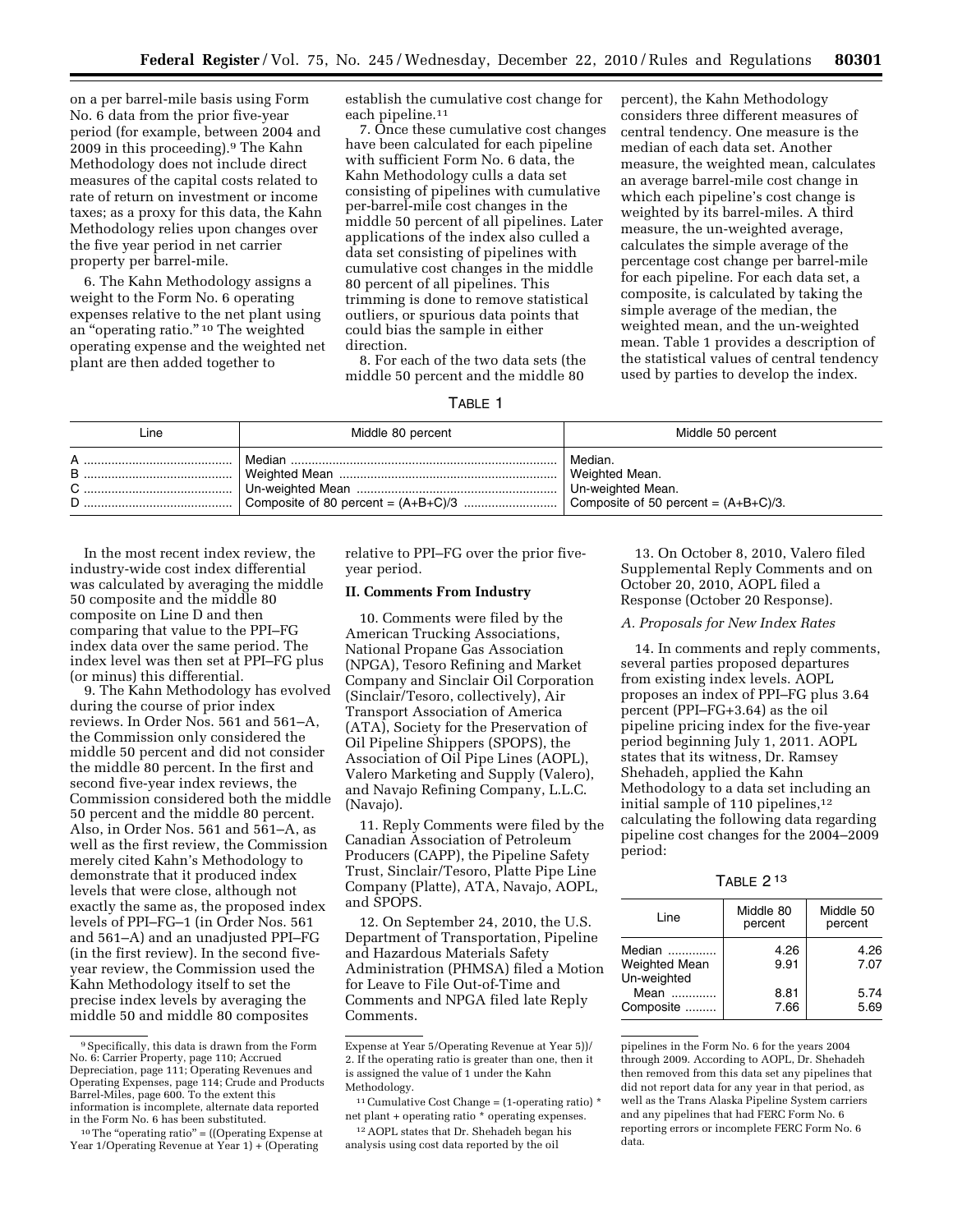15. AOPL calculated an average annual pipeline cost growth rate of 6.68 percent based upon the middle 50 composite growth rate and the middle 80 composite growth rate. AOPL notes that the PPI–FG geometric mean rate of growth for the years 2004 through 2009 is 3.04 percent. AOPL concludes actual oil pipeline cost increases during the years 2004 through 2009 exceeded PPI– FG at a rate of 3.64 percent (6.68 minus 3.04). Thus, Dr. Shehadeh proposes an index rate for the five-year period beginning July 1, 2011, of PPI–FG+3.64.

16. In contrast, Valero and its expert, Mr. Matthew O'Loughlin, contend that an index equal to an unadjusted PPI–FG more accurately reflects pipelines' actual cost changes. Valero states that Mr. O'Loughlin applies a modified version of the Kahn Methodology. First, Mr. O'Loughlin proposes to exclude pipelines that experienced large rate base changes from the data set used to calculate index levels. Second, to determine cost changes between 2004 and 2009, Mr. O'Loughlin measures the cost change per barrel-mile between 2004 and 2009 using the ''Total Cost of Service'' and barrel-miles reported on page 700. Unlike the other Form No. 6 data used in the Kahn Methodology, the page 700 data includes an interstate total cost of service calculated under the Opinion No. 154–B Methodology used to determine oil pipeline rates. Following these procedures, Mr. O'Loughlin derives the following data:

TABLE 3 14

| Line                                         | Middle 80<br>percent | Middle 50<br>percent |  |
|----------------------------------------------|----------------------|----------------------|--|
| Median<br><b>Weighted Mean</b><br>Unweighted | 2.6<br>4.9           | 2.6<br>3.3           |  |
| Mean<br>Composite                            | 3.9<br>3.8           | 2.9<br>2.9           |  |

17. Mr. O'Loughlin notes that the middle 50 composite of 2.9 percent is very close to the PPI–FG of 3.0 percent over the last five years and supports an index of an unadjusted PPI–FG. In Mr. O'Loughlin's view, the middle 50 is the most appropriate for determining index levels, and should be used instead of the composite of the middle 50 and the middle 80.

18. Other parties endorsed either the views expressed by AOPL or Valero.

Platte states that it is a member of AOPL and filed to provide further support for AOPL's request of an index of PPI– FG+3.64. On the other hand, NPGA states that it supports the arguments and recommendations espoused by Mr. O'Loughlin on behalf of Valero, including the use of a PPI–FG without any adjustment. Navajo states that it prefers Valero's proposal to establish an index level of PPI–FG.

19. Other parties also proposed differing index levels. In reply comments, CAPP and its expert Mark Pinney state that if AOPL's analysis is reproduced using constant 2004 barrelmiles instead of the recessioninfluenced 2009 data, the annual cost increase between 2004 and 2009 is PPI– FG plus 1.62 percent (PPI–FG+1.62), which CAPP observes is much closer to the current PPI–FG+1.3 than the index level proposed by AOPL. SPOPS asserts that the index should be set at zero until all pipeline over-recoveries are at just and reasonable levels and Navajo proposes to deny index increases to pipelines that are currently overrecovering. Navajo also proposes to base the index upon changes in operating and maintenance costs and to allow indexed increases only to the proportion of the pipeline's rate that can be attributed to such operating and maintenance costs.

20. Other parties, as discussed below, without proposing particular index levels, urge the Commission to reassess the index methodology to avoid overrecoveries. Some parties also raised procedural concerns and argued for various changes to the Commission's Form No. 6 reporting requirements.

# **III. Discussion**

21. The Commission adopts an index level of PPI–FG+2.65. The Commission rejects the procedural challenges to the validity of the NOI and to consideration of any modifications to the Kahn Methodology. The Commission's proposed index level of PPI–FG+2.65 is supported by the Kahn Methodology as applied by AOPL, except that the Commission adopts Valero's proposal to calculate the index using only the middle 50 percent and not the middle 80 percent of the data set.

# *A. Procedural Arguments*

1. The Validity of the Notice of Inquiry

#### a. Comments

22. The American Trucking Association and Sinclair/Tesoro challenge the validity of the NOI. These parties state that the NOI contains no justification for the index of PPI–FG+1.3 specified in the NOI. Sinclair/Tesoro

emphasizes that an agency must reveal an adequate explanation of the basis for its proposal and that the rulemaking is procedurally defective and should be withdrawn. Sinclair/Tesoro avers that the Commission provided no data analysis or support showing that it has evaluated the reasonableness of PPI– FG+1.3 as the appropriate index for determining rate ceilings.

23. AOPL asserts that these criticisms of the NOI are baseless. AOPL posits that the Commission's methodology for calculating its index is well-known to industry participants and that there exists an ''opportunity for interested parties to participate in a meaningful way in the discussion and final formulation of rules.'' 15 AOPL further emphasizes that Dr. Shehadeh has provided data supporting his result pursuant to the established methodology and states the Commission can rely upon these calculations and data.

#### b. Commission Determination

24. The Commission rejects the assertion that the NOI is procedurally defective. The Commission inaugurated its five-year review of the indexation methodology proposing to continue the existing indexing level of PPI–FG+1.3 while inviting interested parties ''to propose, justify, and fully support, any alternative indexing proposals.'' 16 By soliciting comments on the current index level, the Commission follows the same procedure that it used in the previous five-year review proceeding for allowing parties to present evidence that the index level should be modified.17

25. Moreover, the Commission subsequently received extensive on-therecord comments and workpapers from AOPL, Valero, and other parties. The analysis contained within these findings is based upon Form No. 6 data, which is publically available on the Commission Web site and was utilized extensively by both AOPL and Valero. Furthermore, although the Commission's mechanisms for assessing revisions to the index may evolve over time, the parties are familiar with the types of data that have been considered by the Commission in the past, including the variants of the Kahn

<sup>13</sup>Shehadeh August 20 Decl. at Exhibit A5.

<sup>14</sup>O'Loughlin August 20 Aff. ¶ 6. Mr. O'Loughlin explains that he only reports data to the nearest tenth because, in his view, more precision is not useful given the wide ranging distribution of annual percentage cost changes experienced by the pipelines in the measurement group. O'Loughlin September 20 Aff. ¶ 5 n.3.

<sup>15</sup>AOPL Reply Comment at 38 (quoting *Connecticut Light and Power Co.* v. *Nuclear Regulatory Commission,* 673 F.2d 525, 528 (DC Cir.)).

<sup>16</sup>NOI, FERC Stats. & Regs. ¶ 35,566 at P 4. 17The current indexing level of PPI–FG+1.3 was developed in the Commission's prior five-year review proceeding. Second Five-Year Review, 114 FERC  $\P$ 61,293. This proceeding involved extensive record evidence and comments from shippers, and the record from that proceeding remains available on the Commission Web site.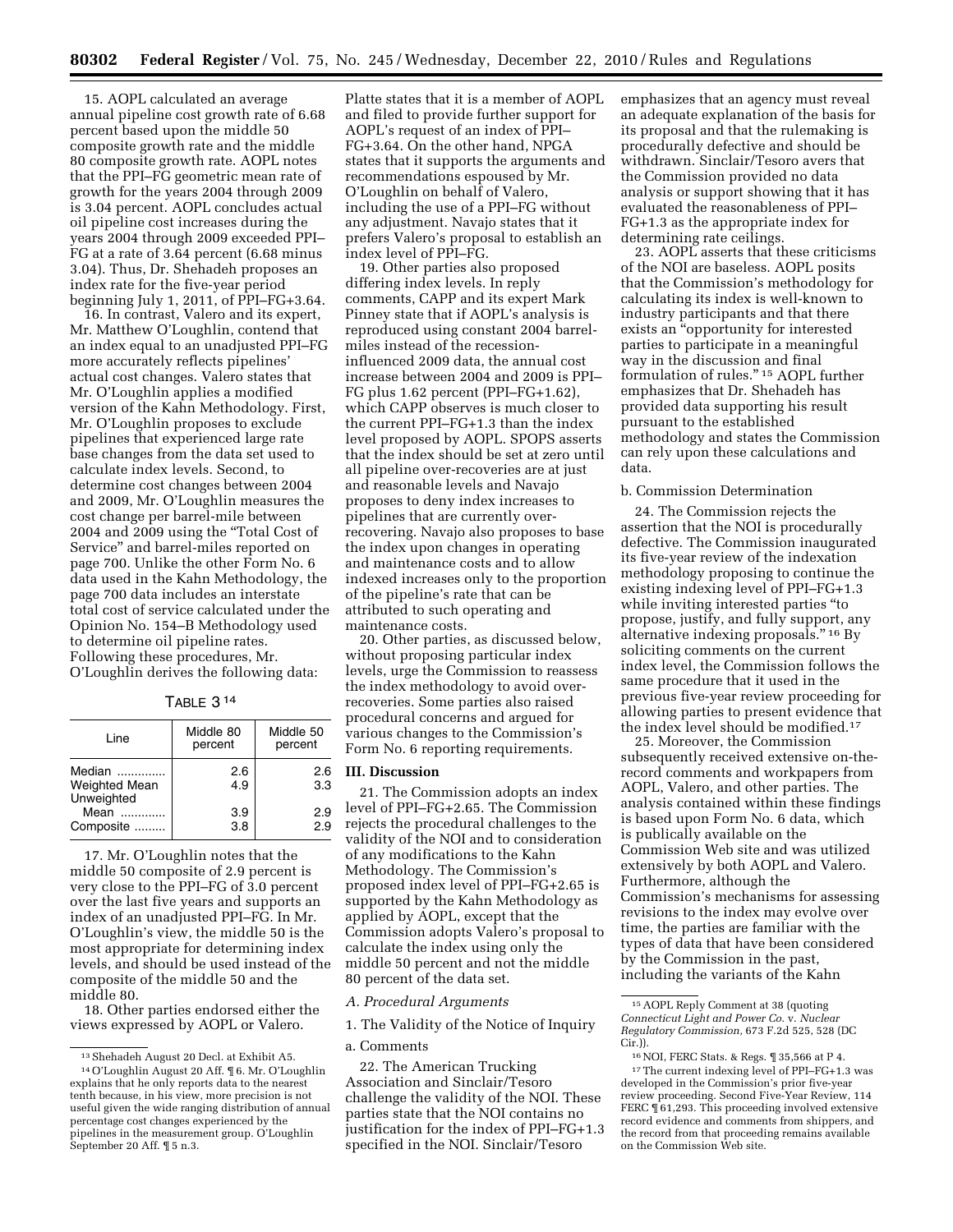Methodology. The Commission has considered comments, reply comments, supplemental reply comments, and an even later response, giving each party more than adequate opportunity to respond. Both the data used in this proceeding and any potential changes from the methodology used in the past index review have been subject to ample opportunity for examination and comment. It is clear that the technical support for the index level adopted in this proceeding has been provided to the parties with adequate opportunity for analysis and comment.

### 2. Scope of This Proceeding

#### a. Comments

26. In reply comments, AOPL argues that the Commission must adhere to the methodology applied in prior proceedings, and AOPL contends that the changes proposed by Valero and its expert Mr. O'Loughlin (using page 700 data, excluding pipelines with large rate base changes, and using only the middle 50 percent) are beyond the scope of the five-year review initiated by the NOI.

27. AOPL contends that in the prior five year review, the Commission limited the purpose of the review to adjustments to the index, not whether the index should be changed. AOPL adds that because the existing methodology was promulgated as part of a Commission rulemaking, replacing that methodology requires a new rulemaking. AOPL asserts that in the NOI, the Commission requested comments on the appropriate index level, but gave no indication it was changing its methodology. Moreover, AOPL adds that to the extent the Commission departs from its prior methodology, the Commission must establish that the methodology is justified. In contrast to Mr. O'Loughlin's proposal, AOPL states that Dr. Shehadeh derived the index of PPI–FG +3.64 with the same methodology used by Dr. Kahn and adopted by the Commission in prior proceedings and accepted by the D.C. Circuit.

28. In supplemental reply, citing *FCC*  v. *Fox Television Stations, Inc.,*18 Valero states that the Commission only needs to establish that the new policy is permissible under the statute, that there are good reasons for the new policy, and that the agency believes it to be a better policy. Valero emphasizes that the most reasonable course of action available to an agency is not always to maintain its current policy unchanged.

29. Valero also dismisses AOPL's argument that a new rulemaking process

is required to adopt Mr. O'Loughlin's proposals. Valero reiterates that it is not proposing a change to this legislative rule embodied in the regulations, but only a change in data inputs to that methodology. Valero also contends that all parties, including AOPL, are on notice of the alternative proposals before the Commission.

30. Additionally, Valero disagrees with AOPL's contention that the NOI does not contemplate an analysis such as the O'Loughlin approach. Valero states that the Commission invited parties to submit comments proposing, among other things, alternative indexing proposals. Valero argues that AOPL mistakes Mr. O'Loughlin's improvements to data sources as a change in the methodology itself. Rather, Valero contends Mr. O'Loughlin's approach constitutes a better approach to utilizing the same methodology.

31. Similarly, on reply, Navajo avers that FERC adopted the Kahn Methodology only upon the express caveat that its initial conclusions were not necessarily "a choice for all time" and that the ICA required monitoring of the index. Navajo adds that an agency may depart from past policy or precedent so long as the Commission acknowledges the change and supports its new decision with reasoned decision-making and substantial evidence. SPOPS also emphasizes that the Commission has the flexibility to modify its indexing methodology.

32. In its response, AOPL reiterates that Mr. O'Loughlin's methodology is a fundamental departure from the established methodology and would require a new rulemaking initiated by a Notice of Proposed Rulemaking. AOPL states that Fox Television also made clear that an agency must still provide a reasoned explanation for its decisions and that a more detailed justification is required when the prior policy engendered serious reliance interest. Valero, according to AOPL, downplays this reliance inappropriately. AOPL states that the reliance interest was not a reliance on any precise pricing index, but rather that the pipelines have a continued expectation that the Commission will apply the established methodology in calculating the index.

# b. Commission Determination

33. The Commission rejects AOPL's assertion that modifications to the methodology for evaluating changing pipeline costs are beyond the scope of this proceeding. The NOI invited ''interested persons to submit comments on the continued use of PPI+1.3 and to propose, justify, and fully support, any

alternative indexing proposals.'' 19 Thus, by inviting parties to submit ''to propose, justify, and fully support any alternative indexing proposals,'' the Commission provided notice to AOPL and others that the Commission would consider different methodologies for calculating the Index, such as the proposals advanced by Valero, among others.20 Although the DC Circuit rejected in 2003 proposed changes to the Kahn Methodology for assessing changing pipeline costs, the Court rejected this proposal because the Commission had neither addressed concerns regarding the new methodology nor justified its methodological shift.21 The Court did not hold that the Commission cannot make justified modifications to the Kahn Methodology. As the Commission did in prior five-year reviews of the indexing level, the Commission will give consideration to alternative methodologies for calculating the index.22

### *B. Proposed Changes to the Kahn Methodology*

1. Rate Base Screening Methodology

a. Valero Initial and Reply Comments

34. To develop the data set for the Index, Valero urges the Commission to apply a ''rate base screening'' methodology that excludes pipelines experiencing both: (a) A rate base increase (through expansion) or decrease (through divestiture) greater

21*AOPL II,* 281 F.3d at 248.

22AOPL argues that in the last indexing review, the Commission stated that the purpose of the fiveyear review was to determine ''what extent the PPI– FG should be adjusted to better reflect those cost changes, *not whether the method for determining*  pipeline costs should be changed.'' Second Five-Year Review, 114 FERC ¶ 61,293 at P 46 (emphasis added). However, in that passage, the Commission was referring to a proposal by the shipper parties for an entirely new rulemaking to re-assess the means for tracking pipeline costs justified, in part, by criticism of the data in Form No. 6. *Id. See also*  ATA, Lion Oil Company, National Cooperative Refinery Association, Sinclair/Tesoro, Response, Docket No. RM05–22, at 13–14 (filed January 23, 2006). However, elsewhere in Second Five-Year Review, when parties did not propose a new rulemaking and instead proposed changes using the existing information reported to the Commission, as Mr. O'Loughlin has done here, the Commission evaluated those changes and did not find them to be beyond the scope of the five-year review process. Second Five-Year Review, 114 FERC ¶ 61,293 at P 30–36 (rejecting proposal to use ''the arithmetic average of the geometric mean of each pipeline's cumulative unit cost change, as opposed to Dr. Kahn's method of calculating the geometric mean of the arithmetic average of cumulative unit cost change.'').

<sup>18</sup> 129 S.Ct. 1800 (2009).

<sup>&</sup>lt;sup>19</sup> NOI, FERC Stats. & Regs.  $\mathbb{I}$  35,566 at P 4.<br><sup>20</sup> AOPL has been given an opportunity to respond to these proposals, and AOPL has filed reply comments and an October 20 Response that vigorously critique the proposed alterations to the Kahn Methodology.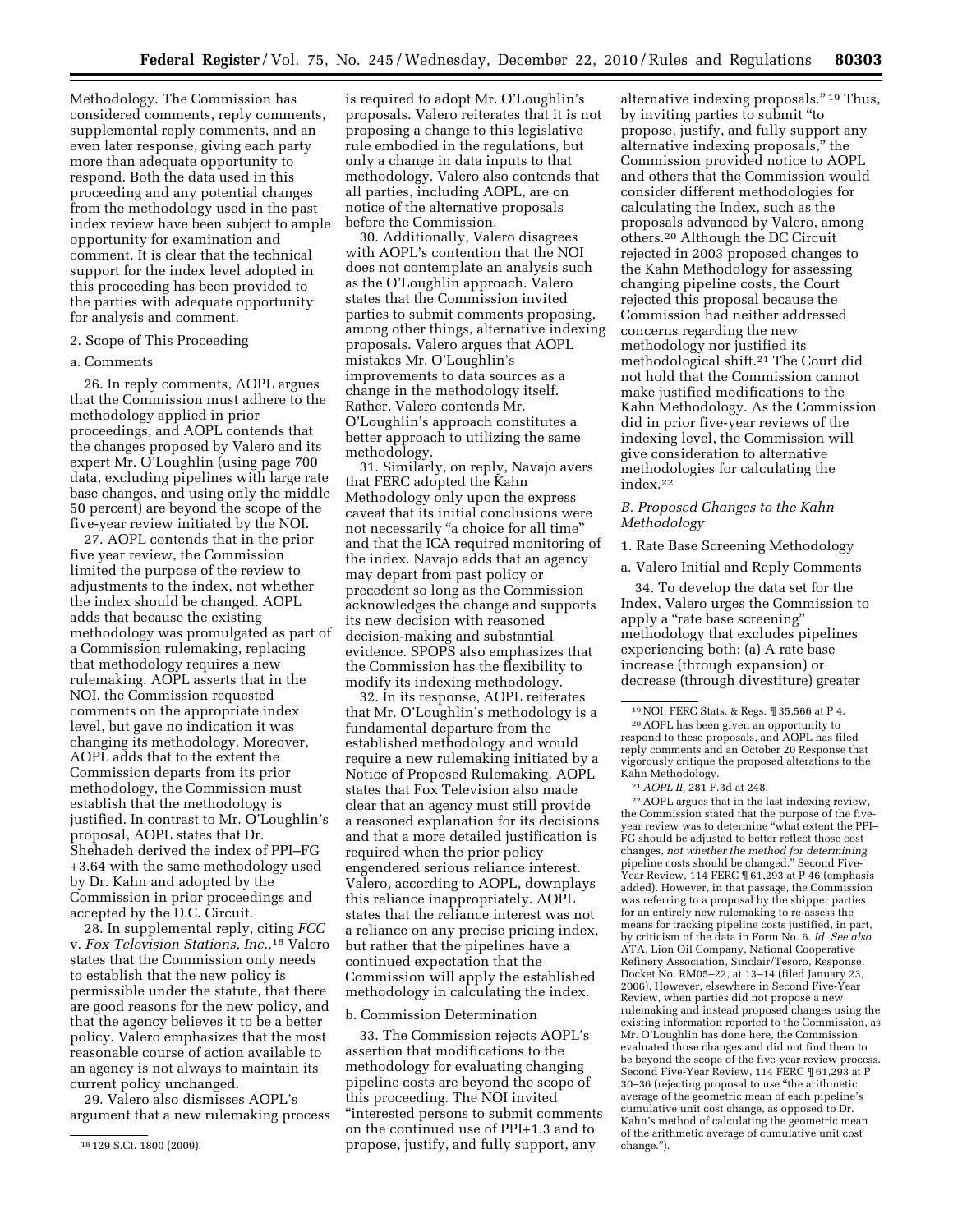than 50 percent during the 2004–2009 period and (b) recovery of cost changes during the 2004–2009 period through some means other than incremental rate increases via the index, such as a costof-service filing or a settlement agreement.23 For pipelines with rate base changes greater than 50 percent, Valero also excluded (a) any pipeline with a major divestiture or (b) any pipeline that acquired another pipeline where the pipeline divesting the assets continued to exist after the divestiture. In conducting the assessment of pipelines with major rate base changes, Mr. O'Loughlin also excluded pipelines with what he concluded were unreliable data.

35. Valero justifies the rate base screening methodology because, citing Order Nos. 561 and 561–A, Valero avers that the index is intended for normal, not extraordinary, changes. Valero contends that large rate base changes are "extraordinary" and that cost changes of this nature are typically recovered by a cost-of-service filing or settlement, not incremental rate changes pursuant to the index.

36. Thus, if the index level reflects cost data from the pipelines experiencing rate base changes, Valero argues that pipelines receiving annual index increases that did not construct major expansions would obtain a windfall due to an index inflated for cost changes not experienced by normal pipelines. Furthermore, Valero argues that pipelines that constructed major expansions would receive double compensation, first, through a cost-ofservice or other rate changing methodology related to the expansion and, second, through an inflated index. Furthermore, regarding divestitures and acquisitions, Valero and its witness O'Loughlin also aver that comparisons between the period before the divestitures or acquisitions and after those transactions are meaningless because the systems being compared are different.

37. Valero argues that measures taken by the Commission in prior proceedings do not fully correct the biases caused by the inclusion of these pipelines. For example, Valero asserts the usage of the middle 80 percent or middle 50 percent of the sample data set in the prior rate proceedings does not adequately

mitigate the effect of the inclusion of the pipelines with major rate base changes.

38. Valero states that otherwise applying Dr. Shehadeh's methodology, while using Valero's rate base screening methodology reduces his recommended index from PPI–FG+3.64 to PPI–FG+2.6. Valero also states that excluding the pipelines with large rate base expansions would not frustrate expectations because these pipelines do not typically use indexing to recover increased costs, and the index has never previously been set at PPI–FG+3.64 and there could have been no expectation that this index level would be approved.

## b. AOPL Reply Comments

39. AOPL states that if a pipeline experiencing a rate base change is truly a statistical outlier, it will be excluded by using the middle 50 and middle 80 data sets as applied in the Kahn Methodology. AOPL states that Mr. O'Loughlin's ''rate screening methodology" is a highly subjective, results-driven attempt to eliminate pipelines with higher cost changes. This, AOPL argues, biases the data set downward before any application of statistical measures. AOPL emphasizes that an appropriate statistical method for excluding outliers must be systematic and objective.

40. AOPL contends Mr. O'Loughlin's ''double-recovery'' argument lacks consistency with the structure of the index methodology. According to AOPL, under the Commission's regulations, if a pipeline files a cost-ofservice rate increase, those rates form the ceiling for that year, but in the next index year, the pipeline must apply the applicable index, whether it is higher or lower. AOPL asserts that, rather than reflecting "double recovery," this merely follows the appropriate operation of the index under the Commission's regulations, which permit annual changes in rate ceilings due to actual industry-wide cost changes as compared to PPI–FG. AOPL further argues that Mr. O'Loughlin's double-recovery argument would also discourage pipeline expansions and improvements by excluding pipelines that would undertake significant expansion projects or that incur significant expenses in compliance with safety regulations.

identified. O'Loughlin October 8 Aff. ¶15. 215 mechanism other than indexation is 24Shehadeh September 20 Decl. at 11. 41. AOPL also contends that the inclusion of pipelines with large rate base changes in the data set does not create a windfall because, under the indexing methodology, pipeline costs are merely increasing to reflect increased costs across the industry. AOPL's witness Dr. Shehadeh states that whether a pipeline "used a rate mechanism other than indexation is

irrelevant to the value of the information that these pipelines can provide as evidence for indexing pipeline costs." 24

42. AOPL further claims that in Order No. 561, the Commission established the Index level at PPI–FG–1 to account for a wave of asset retirements that resulted in significant rate base changes. AOPL states that it would now be inconsistent to exclude rate base changes when those changes relate to pipeline expansions. AOPL states that the disqualification from the data set pipelines that undertake significant expansion will discourage pipeline expansions and improvements.

#### c. Other Shipper Reply Comments

43. In reply comments, NPGA, ATA and Navajo expressed support for Valero's rate base screening methodology.

### d. Valero Supplemental Reply Brief

44. Responding to AOPL, Valero disputes the assertion that the rate base screening methodology understates cost changes experienced by a typical pipeline operator. Valero states that Mr. O'Loughlin's analysis applied an objective filter which removed pipelines experiencing cost increases and cost decreases of more than 50 percent. Valero notes that pipelines that underwent expansions and major capital investments often sought to recover those costs by means other than the price index; to Valero, this suggests that the cost increases were extraordinary.

45. In response to AOPL's and Dr. Shehadeh's argument that volume increases offset the cost increases, Valero states that it would not have been necessary or cost-justified to adopt increased cost-based rates if increased volumes fully offset any new costs. Valero adds that if volumes had increased commensurately with costs on these pipelines, then the pipelines with large rate base changes would not be at the high end of the measurement group in terms of cost-of-service per barrelmile changes.

46. Valero also avers that Dr. Shehadeh's claim that the rate base screening methodology would have increased the index adjustment factor established in Order No. 561 contradicts his claim that Mr. O'Loughlin's methodology biases results downward and leads to an inappropriately low index.

<sup>23</sup>Using the rate base screening methodology, Mr. O'Loughlin excluded 25 pipelines that he states experienced major rate base changes during the 2004–2009 period. O'Loughlin August 20 Aff. ¶ 10. Twelve pipelines with rate base changes of more than 50 percent remained in the data set because, according to Mr. O'Loughlin, they did not appear to have requested alternative ratemaking treatment and no major acquisition or divestiture was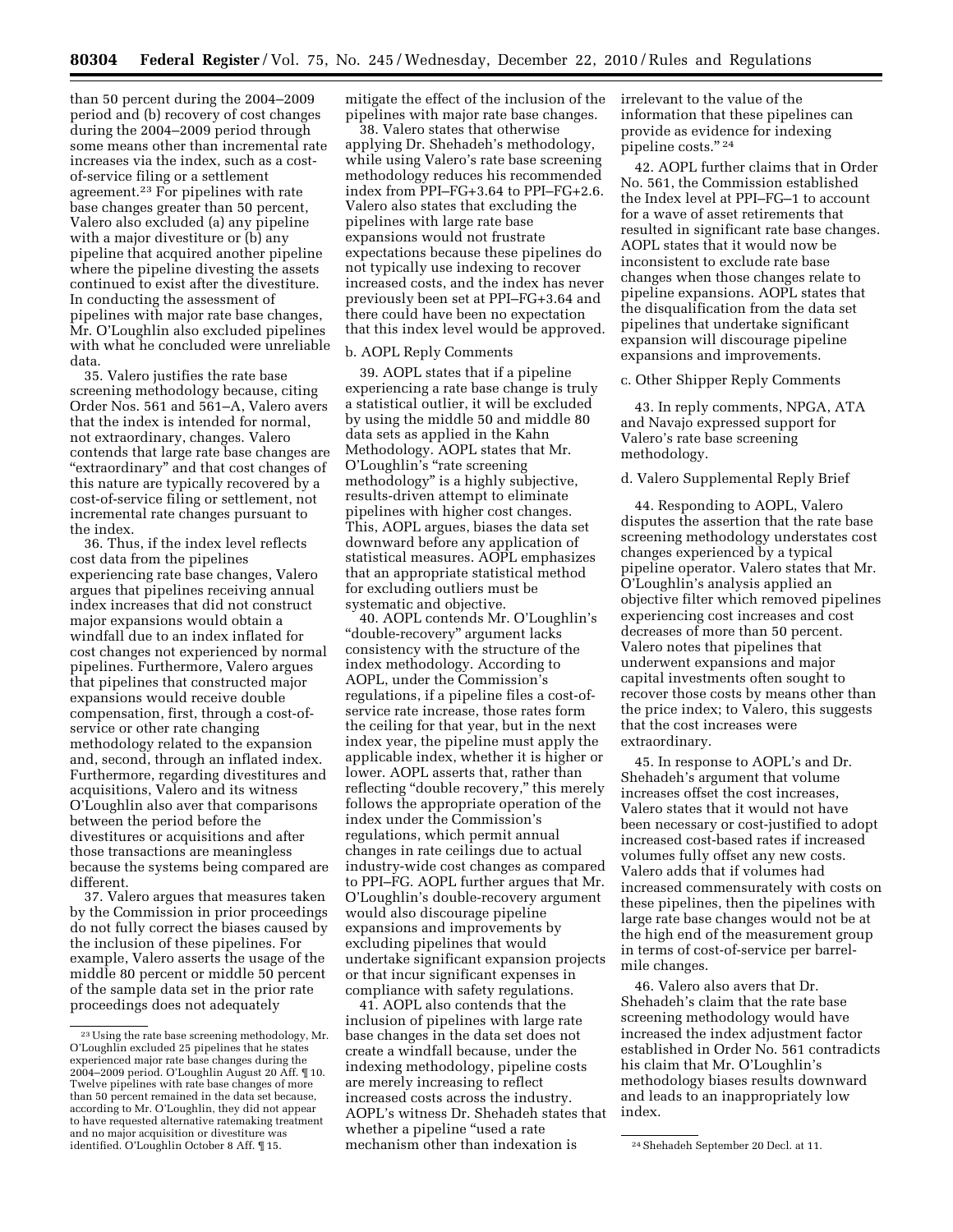# e. AOPL October 20, 2010 Response

47. AOPL states that once an initial rate is set for a pipeline expansion, indexing becomes the primary method for changing oil pipeline rates. According to AOPL, there is no reason to exclude pipelines filing a cost-ofservice or settlement rate when examining industry-wide cost changes and that the presence of ratemaking alternatives do not justify setting the index below overall industry levels. AOPL avers that if pipelines undertaking significant infrastructure investment are excluded from the measurement of cost changes, the index will be inappropriately low, causing more pipelines to use other ratemaking methods and undermining the purpose of the index.

### f. Commission Determination

48. The Commission will not adopt Valero's proposal to exclude pipelines experiencing major rate base changes from the data set. To determine which pipelines should be trimmed from the data sample, the Commission has relied upon the level of the cost changes, not the reasons why a particular pipeline's changing costs might be anomalous. Thus, in assessing Form No. 6 data in prior index proceedings, the Commission has trimmed the data sets to remove outliers, such as the 25 percent of pipelines with the greatest cost increases per barrel-mile and the 25 percent with the greatest decreases. As discussed below, the Commission in this proceeding will trim the data set to pipelines in the middle 50 percent of cost changes. To the extent that a particular pipeline's cost change is an anomalous outlier compared to the changes on other pipelines, using the middle 50 percent of cost changes, should remove any distorting impact resulting from the pipeline's presence in the index.25

49. In contrast to this simplified methodology, the rate base screening methodology proposed by Valero selectively emphasizes one factor that may cause a substantial change in pipeline costs per barrel-mile while ignoring other factors. There is no doubt that substantial changes in rate base can alter the per barrel-mile costs of a particular pipeline. However, costs per barrel-mile can also be altered by shifting customer demand, increased

competition, economic changes, or changing product supplies. As Valero's expert Mr. O'Loughlin notes, there is a wide range in the changes in pipeline per barrel-mile costs,26 and much of this variability 27 is unrelated to the significant rate base changes cited for exclusion by Mr. O'Loughlin. By selectively modifying the data set based upon one potential cause for cost changes, Mr. O'Loughlin risks distorting the index calculation.

50. Moreover, the index is pursuant to a Congressional mandate to develop a ''simplified and generally applicable ratemaking methodology\* \* \*.'' 28 Consistent with this mandate of general applicability, the Commission is reluctant to inquire into the particular circumstances of every pipeline and selectively remove pipelines that experienced cost changes due to one particular factor from the data set used to calculate the index.29

51. Furthermore, large rate base changes can reflect changing pipeline costs. The cost of new investment associated with rate base increases reflects industry cost experience related to pipeline infrastructure on a barrelmile basis. These rate base changes also provide important information regarding industry capital requirements. A rate base change, like any other change in the business circumstances of a pipeline, is only an outlier if a pipeline's per barrel costs change in a manner disproportionate to those changes experienced by other pipelines.

52. Moreover, the index serves as a means of recovery for some pipelines with significant rate base changes. According to data provided by Mr.

28Energy Policy Act of 1992 Public Law 102–486 Sec. 1801(a), 106 Stat. 3010 (Oct. 24, 1992).

29The D.C. Circuit has previously recognized the importance of an index that is relatively simple to derive. *AOPL II,* 281 F.3d at 247 (quoting EPAct 1992, at § 1801(a)). The complexity of Mr. O'Loughlin's rate base screening methodology is demonstrated by Appendix F of his September 20 Affidavit, in which Mr. O'Loughlin examines the circumstances of 37 pipelines that experienced rate base changes greater than 50 percent. To apply the rate base screening methodology, for each pipeline with a change in rate base exceeding 50 percent, Mr. O'Loughlin examined tariff filings, assessed acquisition and divestiture activity, probed into the reliability of the pipeline's reported data, researched whether the pipeline had sought rate increases pursuant to the index, and generally sought to determine why the rate base changes occurred.

O'Loughlin, several of the pipelines that Mr. O'Loughlin identified as experiencing significant rate base changes relied upon indexed rates (or at least did not seek some other form of recovery, such as a cost-of-service filing).30 The fact that a non-trivial number of pipelines experiencing rate base changes continued to use the indexing methodology reinforces the inclusion of pipelines with rate base changes in the data set.

53. Additionally, merely because a pipeline seeks recovery of rates outside the indexing methodology, for example through a cost-of-service, does not establish that the pipeline should be excluded from the data set used to develop the index. The changing costs that compelled the pipeline to seek recovery outside the indexing methodology nonetheless reflect industry cost experience. Moreover, for those pipelines with significant rate base increases, Mr. O'Loughlin's decision to include only those pipelines where the pipeline opted to continue to use the index could skew the index downward; this is because the pipelines continuing to use the index are more likely to be the pipelines where the rate base change decreased per-barrel mile costs.

54. Valero repeatedly cites language in Order Nos. 561 and 561–A that the index accounts only for "normal," not "extraordinary" changes.<sup>31</sup> However, this language does not support Valero's proposal to exclude pipelines experiencing major rate changes from the data set used to determine the index level. In these passages, "extraordinary" referred to pipelines experiencing changed per barrel-mile costs that were greater than the changing costs experienced by other pipelines regardless of the causes underlying any particular pipeline's cost changes. Thus, even though a rate base change of 50 percent is a significant occurrence, it is only "extraordinary" as Order Nos. 561 and 561–A used that term to the extent that it causes an anomalous change in costs per barrel-mile.

55. Valero's contention that including pipelines with rate base changes in the data set used to determine index will lead to double-recovery is without merit. After making a cost-of-service filing, the cost-of-service rate becomes the ceiling rate for that year 32 and pipelines are authorized to increase their rates pursuant to the index in

<sup>25</sup>To the extent that large rate base changes are associated with disproportionately large cost shifts, AOPL's expert Dr. Shehadeh explains that 18 of the 25 pipelines removed by Mr. O'Loughlin due to rate base changes were excluded when the data set was reduced to the middle 50 percent using Dr. Shehadeh's methodology. Shehadeh September 20 Decl. at 12.

<sup>26</sup>O'Loughlin August 20 Aff. ¶¶ 44–45, Figure 14. 27For example, Mr. O'Loughlin explains that,

using his own methodology, of the 97 pipelines in his data set, which has been culled pursuant to the rate base screening methodology, there "are 20 pipelines that experienced average cost increases greater than 10% per year and 10 pipelines that experienced average cost decreases of more than 10% per year over the five-year period.'' O'Loughlin August 20 Aff. ¶ 45.

 $^{30}\mathrm{O}'$  Loughlin September 20 Aff. ¶ 54 n.75, Appendix F at 8–10. 31 Valero Supplemental Reply Comment at 14–15

<sup>(</sup>citing Order No. 561–A, FERC Stats. & Regs.  $\P$  31,000 at 31,097).

<sup>32 18</sup> CFR 342.3(d)(5).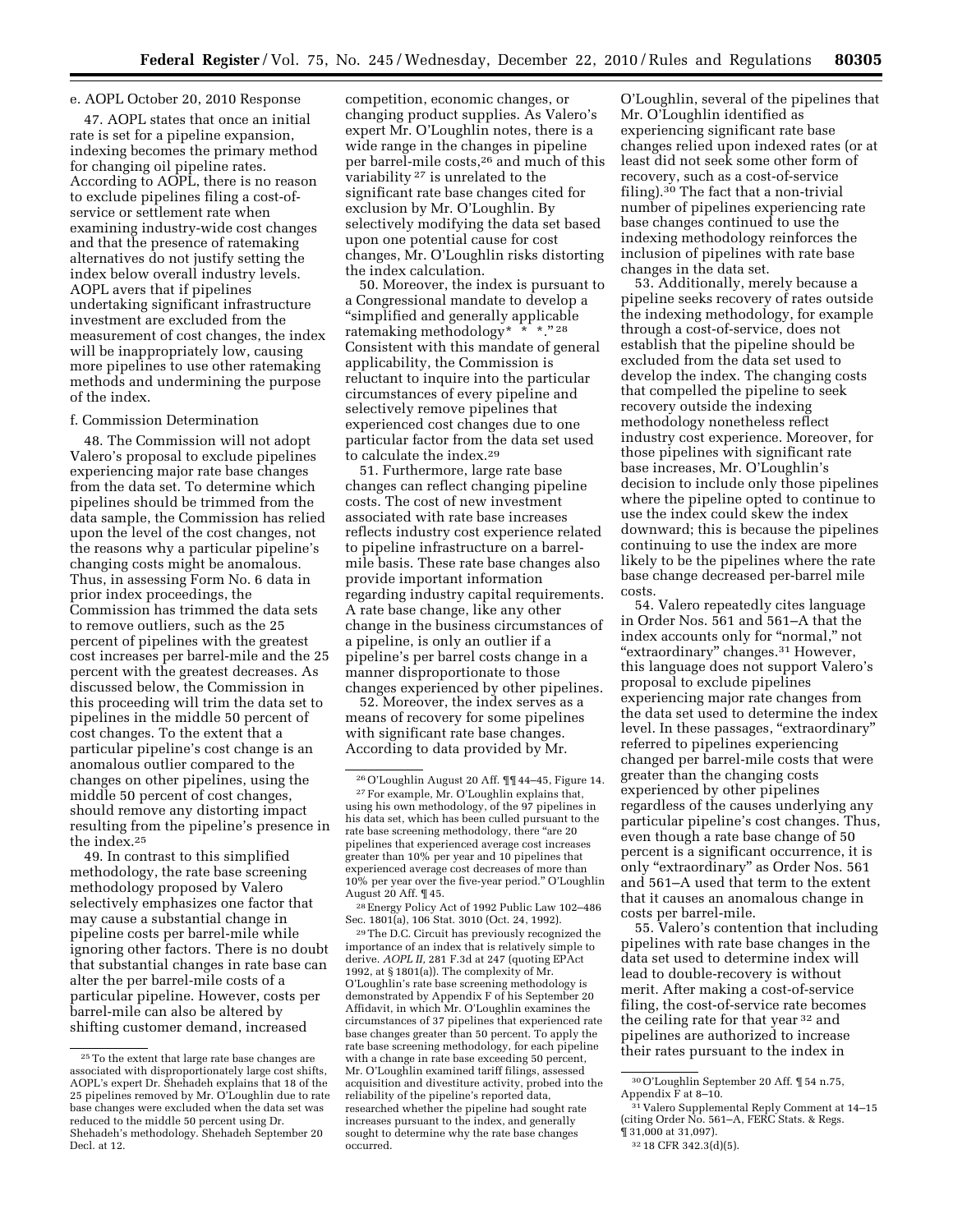subsequent years.<sup>33</sup> Valero's argument ultimately rests upon the contention that the index is inflated by the inclusion of pipelines experiencing rate base changes. However, as noted previously, such inflation of the index only occurs if the rate base changes lead to changes in per barrel-mile costs that are anomalous. To the extent that the rate base change leads to an anomalous cost increase or decrease, it will be excluded by the data set trimming as discussed below.

# 2. Data Trimming and the Middle 50

a. Valero Initial and Reply Comments

56. Valero urges the Commission to calculate the index using a data sample trimmed to the middle 50 percent, i.e. removing the 25 percent of pipelines with the greatest cost increases and the 25 percent of pipelines with the greatest cost decreases. Although Valero acknowledges that recent index proceedings have considered both the middle 50 and middle 80 percent, Valero contends that trimming the data set to the middle 80 percent inadequately accounts for outliers due to the widely varying average annual cost changes. Valero adds that the middle 80 includes pipelines with anomalous characteristics, such as very high costs per barrel-mile or the absence of rate base.

### b. AOPL Reply Comments

57. AOPL opposes trimming the sample data set to the middle 50 percent of pipelines. Dr. Shehadeh responds to Mr. O'Loughlin's proposal by stating that the wide distribution of pipeline cost changes (as opposed to a normalized bell curve) does not support ignoring the middle 80 percent in favor of the middle 50 percent. Rather, Dr. Shehadeh claims that the wide distribution supports the use of the middle 80 percent, rather than the middle 50 percent because it would be more inclusive and represent a larger number of pipelines.

c. Valero Supplemental Reply Comments

58. Valero contends, contrary to AOPL's assertions, that Mr. O'Loughlin's use of the middle 50 percent data set is justified and consistent with Commission policy.

Valero asserts that the Commission's methodology has varied over the years, and in Order Nos. 561 and 561–A, the Commission used an analysis of only the middle 50 percent of the data set, not a composite of the middle 50 percent and middle 80 percent of the data set. Valero's Mr. O'Loughlin emphasizes that the middle 50 percent better serves the goal of excluding extraordinary data points. Mr. O'Loughlin also identifies an additional three pipelines in the middle 80 percent that he states have unusual characteristics, such as a cost of capital under two percent or, in another case, no rate base yet a positive depreciation expense.

### d. AOPL's October 20, 2010 Response

59. In its response, AOPL reiterates its position that both the middle 50 percent and middle 80 percent should be used. AOPL reiterates its contention that the wide distribution of pipeline cost changes does not support assigning no weight to the middle 80 percent. AOPL also challenges the three pipelines Mr. O'Loughlin identified as anomalous, noting that one was excluded from Dr. Shehadeh's data set and that the others showed overall cost changes that were not all that different from other pipelines. AOPL states that as the Form No. 6 data has improved, there is no merit to limiting the data set.

### e. Commission Determination

60. The Commission will use the middle 50 percent of the data set to determine the appropriate index level. This use of the middle 50 percent is consistent with the Commission's approach when it adopted the indexing methodology. In Order Nos. 561 and 561–A, the initial rulemaking establishing the indexing methodology, the Commission used only the middle 50 percent of the data set to determine the appropriate indexation level. In that proceeding, neither the Commission nor Dr. Kahn considered the middle 80 percent. In the second review, Dr. Kahn introduced the middle 80 percent to his analysis.34 Given that the two data sets supported the same resulting indexlevel of an unadjusted PPI–FG, using both (as opposed to just the middle 50) was not discussed or contested, as there was little substantive impact from this departure from the Order No. 561 methodology.35 In the second and most recent 5-year review, the composite usage of the middle 50 and the middle

80 reoccurred, but again the relative merits of the middle 50 and middle 80, and the departure from the prior Order No. 561 methodology were not weighed or discussed.

61. Given the more fully developed record presented here, the Commission returns to its approach in Order Nos. 561 and 561–A to use the middle 50 percent as the most appropriate method for trimming the data sample. The purpose of the index is to permit a simplified recovery for normal cost changes, not to enable recovery for extraordinary cost increases or decreases.36 The middle 50 percent more appropriately adjusts the index levels for "normal" cost changes as opposed to the middle 80 percent, which, by definition, includes pipelines relatively far removed from the median. Furthermore, some of these more dramatic cost changes may be due to circumstances on a particular pipeline that are not broadly shared across the industry. Even when accurate data is reported, pipelines in the middle 80, as opposed to the middle 50, are more likely to have cost changes resulting from factors particular to that pipeline, such as a rate base expansion, plant retirement, or localized changes in supply and demand. Using the middle 50 ensures that pipelines with relatively large cost increases or decreases do not distort the index.

62. The Commission further observes that our adoption of the middle 50 provides a better remedy for some of the concerns Mr. O'Loughlin used to justify his rate base screening methodology. Of the 25 pipelines Mr. O'Loughlin seeks to exclude via the rate base screening methodology, 18 are excluded by using the middle 50 percent in the Kahn Methodology as applied by Dr. Shehadeh.37 More generally, the adoption of the middle 50 is a less subjective and more simplified method (consistent with the EPAct 1992) of removing potentially anomalous data than selective removal of certain pipelines with particular characteristics from the data sample. The middle 50 also is preferable to such selective screening methods because it avoids the risk that the index is skewed because certain cost changes (such as rate base changes) are selectively excluded while

<sup>33</sup>However, further undermining Valero's doublerecovery argument, the Commission has denied an increase pursuant to the index when the cost-ofservice filing supporting the existing rate already incorporated the cost changes covered by the index. *See SFPP, L.P.,* 117 FERC ¶ 61,271 (2006) (denying an index increase because the cost-of-service rate, which used a 2005 base period, already reflected the 2005 cost changes covered by the index).

<sup>34</sup> Kahn Decl. at 13 (August 31, 2000) (Docket No.

<sup>&</sup>lt;sup>35</sup> The composite of the middle 50 and middle 80 were very similar in that proceeding at 1.32 percent and 1.2 percent, respectively. *Id.* 

<sup>36</sup>Order No. 561–A, FERC Stats. & Regs. ¶ 31,000 at 31,097 (noting that the purpose of the Index is to ensure recovery of ''normal'' cost changes, not "extraordinary" cost changes).

<sup>37</sup>Shehadeh September 20 Decl. at 12. Only 13 of the 25 are excluded in the middle 80 percent. *Id.*  The number of excluded pipelines include four companies that Dr. Shehadeh removed due to missing data. Shehadeh September 20 Decl. at 12 n.15.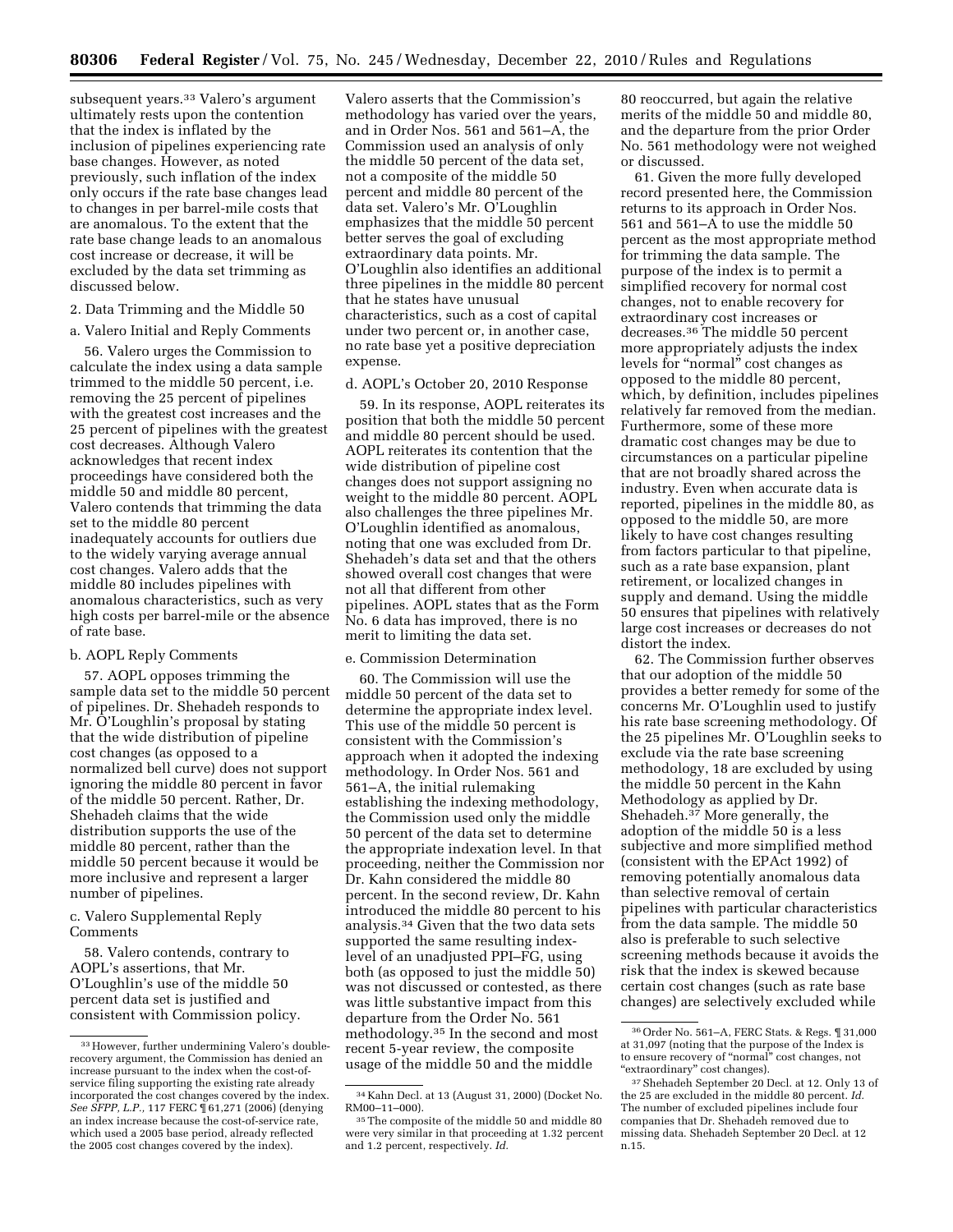other significant changes (changes in local supply and demand) are incorporated.

63. The Commission accordingly concludes that the middle 50 provides a robust data sample for determining changing barrel-mile costs. The middle 50 percent of pipelines represents 76 percent of total barrel-miles in 2004 subject to the index,<sup>38</sup> and thus for this index calculation, the Commission finds it unnecessary to include the middle 80 percent to obtain a representative sample of the data. Finally, the use of the middle 50 minimizes the risk of including pipelines that experienced either large increases or decreases in cost (or errant data) that may be included in an 80 percent sample, while still capturing changes from a broad spectrum of the pipeline industry.

#### 3. Page 700 Data

a. Valero's Initial and Reply Comments

64. Valero and Mr. O'Loughlin aver that the Commission should adopt page 700, which uses the Opinion No. 154– B methodology to derive a total cost-ofservice for interstate pipeline companies. Valero states there are several advantages to using the page 700 data as opposed to the other Form No. 6 data relied upon by the Commission in the past.

65. Valero asserts that by relying upon page 700 data, the Commission can avoid using net carrier property as a proxy for actual changes in allowed return and income tax. Valero notes that the Commission has previously questioned the effectives of net carrier property as a proxy for changes in capital costs. Valero further states that Mr. O'Loughlin's analysis shows that the change in net plant is typically greater than the change in allowed return and income tax. Additionally, Valero argues that net plant data reported on Form No. 6 can also include purchase accounting adjustments (PAAs), which the Commission does not allow for ratemaking purposes absent a showing of substantial benefits to ratepayers.

66. Valero also contends that the ''operating ratio'' weighting methodology as applied by Dr. Shehadeh leads to a distorted analysis. The operating ratio is set between zero and one based upon the ratio of operating expenses to revenues. If operating expenses exceed revenues, then the operating ratio is set to one, meaning that no weight is assigned to capital costs (net plant under the prior methodology) in the formula. Thus, Valero contends that for

fifteen pipelines in Dr. Shehadeh's data set, the weight for the index of changes in net plant is zero percent, making the index of changes in net plant irrelevant. Valero contends that its proposed methodology using data from page 700 obviates the need for the operating ratio because the total cost of service on page 700 incorporates both operating and capital costs.

67. Valero explains that operating expense, net carrier property, and barrel-mile data, which are reported on pages 110–111, 300–303, and 600–601 of the Form No. 6, include intrastate, as well as interstate, pipeline information. The solution, Valero contends, is to use the data on page 700 of the Form No. 6, which includes only interstate information.

### b. Other Shipper Comments

68. In their comments, other parties addressed Valero's proposal to use page 700. ATA emphasized that any analysis of costs should be based on the interstate costs reported on page 700. ATA emphasizes that page 700 contains the information available to shippers to provide a screening tool to determine whether a ''pipeline's cost of service or per-barrel/mile costs'' are so divergent from revenues as to warrant a challenge to the rates. ATA stresses that it is appropriate to use the same data to develop the index as is used to determine whether a pipeline is recovering its costs.

69. NPGA likewise submits that any proper analysis of operating costs should be based on interstate operations and costs and not on costs that reflect intrastate operations. Thus, NPGA urges the use of page 700 data.

70. In reply comments, SPOPS urges that to the extent the Commission continues to apply its methodology, the Commission should use the primary source for the jurisdictional costs of service for the pipelines, the page 700 and the underlying workpapers, not the secondary source methodology demanded by AOPL.

### c. AOPL's Reply Comments

71. AOPL opposes the use of page 700 data. AOPL argues that the page 700 data is more volatile due to the return element underlying the page 700 total cost-of-service data. Specifically, AOPL contends that stock market fluctuations make the rate of return highly sensitive to the end-year selected by the Commission (*i.e.,* 2008 versus 2009) for calculating the index. According to AOPL, the Form No. 6 net carrier property data is preferable because it reflects actual changes in capital costs

while assuming that the competitive cost of capital remains constant.

72. AOPL also argues that if rate of return from page 700 is used to measure cost increases, increases in pipeline efficiency will not result in lower indexation levels. AOPL explains that pipeline returns are based on a proxy group and as the profitability increases for companies in the proxy group, returns will likely increase. As a result, using return from page 700 will tend to increase, as oppose to decrease, future index levels.

73. AOPL also disagrees with Mr. O'Loughlin's claim that page 700 data is superior to Form No. 6 data because page 700 data does not include intrastate costs. AOPL counters that oil pipelines often make intrastate and interstate movements through the same pipeline segments. Thus, AOPL believes that it is reasonable to assume that both interstate and intrastate cost changes are likely to be representative of interstate cost changes.

74. AOPL argues that Mr. O'Loughlin mistakenly describes the page 700 data as new and instead suggests that the information Mr. O'Loughlin proposes to use has been available to the Commission for many years.

# d. Valero Supplemental Reply

75. Responding to AOPL, Valero asserts that pipeline efficiency gains will not distort the return information from page 700 because basic finance theory provides that an increase in a company's current and future cash flow increases the equity value of the company. Regarding AOPL's contention that volatility in the page 700 return data will skew results, Valero argues that Dr. Shehadeh, by analyzing the rate of return in isolation from the allowed return and income tax allowance, obtained a result that is not fully indicative of a pipeline's capital costs. Valero further argues that recessionary declines in petroleum demand increased the average cost of service per barrel mile for 2009. Valero concludes that if the recessionary volatility in barrel-miles is reflected in developing unit costs, the prevailing rates of return as reported in the cost-of-service calculations on page 700 of the Form No. 6, must also be used.

76. Valero disputes AOPL's contention that an interstate cost-ofservice value was reflected on page 700 as early as 1994. Valero states that a reliable total interstate-only cost-ofservice data and the specific line items composing the interstate cost of service, including jurisdictional rate base, were not available until 2000. Valero states that the Commission has not previously

<sup>38</sup>AOPL Comments at 14–15; Dr. Shehadeh August 20 Decl. at 10 n.23.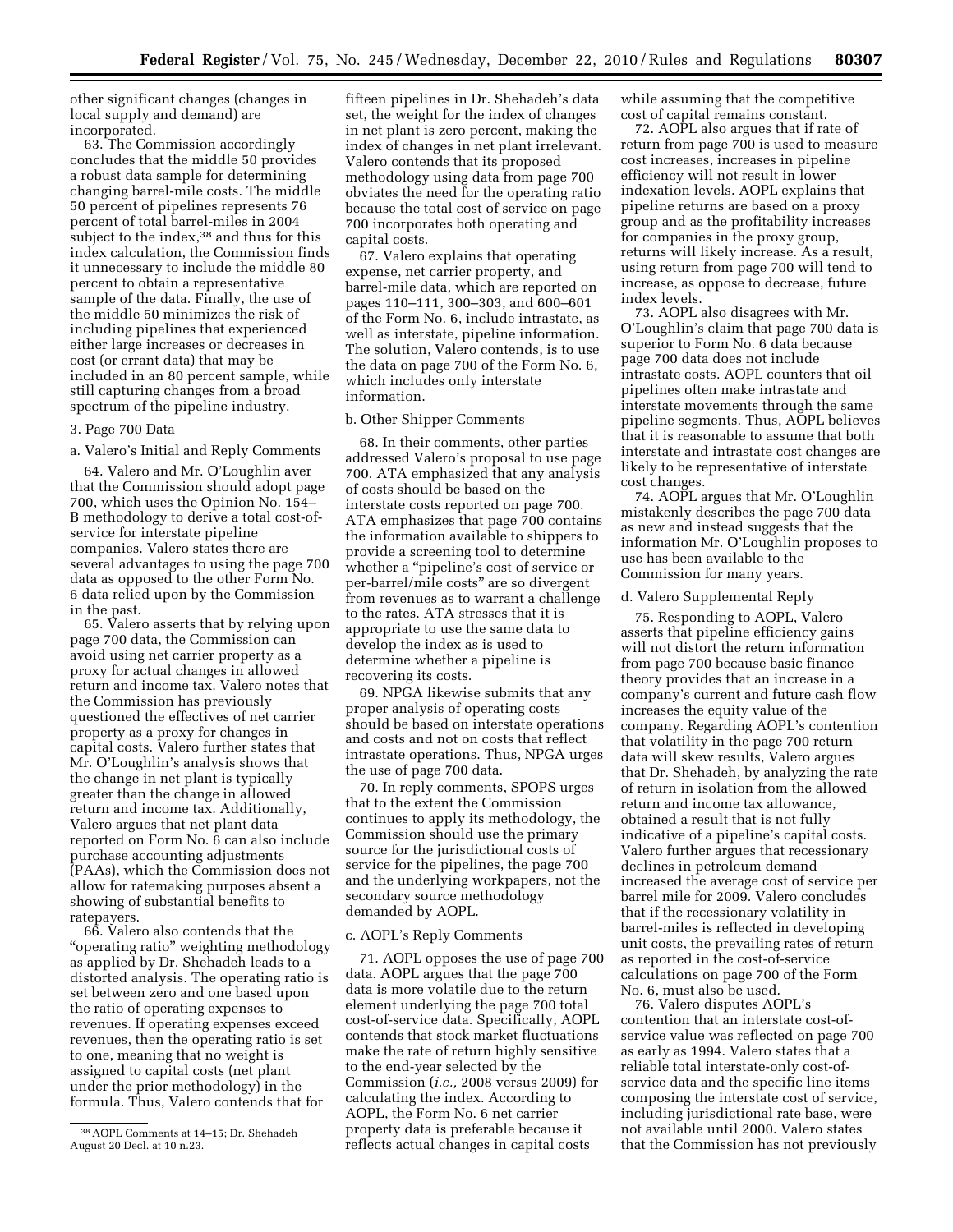addressed the possibility of using this interstate, page 700 data in the index.

77. Valero also challenges Dr. Shehadeh's claim that the interstateonly operating and maintenance expense and depreciation expense data reported on page 700 are unsuitable for the rate index methodology because the data contain various accounting, allocation, and normalizing assumptions. Rather, Valero contends that because the calculations of operating and maintenance expense must be consistent with the Commission's Opinion No. 154–B methodology and because changes in those components impact the costs a pipeline can recover in rates, those considerations are appropriate for determining the price index.

78. Valero states that Dr. Shehadeh's preferred data source, the operating and maintenance expense data on page 114 of the Form No. 6, can contain accounting reserves that are not permitted for ratemaking. Valero states that carriers should not be permitted to use these discretionary changes in accounting reserves to influence the change in unit costs used to determine the level of index to be used for annual adjustments.

### e. AOPL October 20, 2010 Response

79. AOPL renews its arguments that (a) intrastate costs are representative of interstate costs; (b) inclusion of the rate of return from page 700 would make the index more volatile; (c) net plant is a preferable measure of return for the purposes of establishing the index than the page 700 data; and (d) the page 700 data has been available during prior indexing proceedings.

80. AOPL also argues that Valero's proposed usage of page 700 ignores serious accounting issues. AOPL states that, in order to derive a unit cost for each carrier, Mr. O'Loughlin divides the total cost-of-service reported on page 700 by the total throughput reported on page 700. AOPL states that the page 700 cost-of-service figure provides each carrier's interstate cost-of-service using an Opinion No. 154–B methodology. However, AOPL states that the barrelmile data on page 700 includes interstate and intrastate volumes. AOPL explains that the instructions on page 700 indicate that the barrel-mile figure should be the same as that reported on page 600, and the barrel-mile figure on page 600 includes "all oils" received by the pipeline, not just interstate oils. AOPL contends that there could be a mismatch between the interstate only costs and the interstate and intrastate volumes.

81. AOPL defends the data in Form No. 6. AOPL states that while PAAs reflected in Form No. 6 are generally not allowed to be reflected in regulated rates, these adjustments are appropriate when calculating cost changes because the PAAs reflect the opportunity cost of capital. Moreover, AOPL states that PAAs do not create the perverse incentives in the calculation of an industry-wide index that they do when calculating an individual pipeline's rates. Also, AOPL also contends that although the accounting reserves in Form No. 6 present timing issues for the purposes of a ratemaking proceeding, they also represent real costs of doing business that are properly reflected in the calculation of the rate index.

82. AOPL also defends the usage of the operating ratio. AOPL states that applying a weight of one to operating expenses and zero to net plant is appropriate for a company where operating costs are greater than revenue.

#### f. Commission Determination

83. The Commission does not adopt Mr. O'Loughlin's proposal to use page 700 data because there is a mismatch between the page 700 total cost-ofservice, which includes only interstate data, and the page 700 throughput data, which includes interstate and intrastate data.

84. As the shipper parties emphasize, the total cost of service data on page 700 relates solely to interstate costs. However, the throughput data used by Mr. O'Loughlin from page 700 reports a combination of interstate and intrastate volumes. As AOPL explains in its October 20 Response, the barrel-mile information listed on page 700 provides that the barrel-mile figure should be the same as that reported on line 33a of page 600 of the Form No. 6. The instructions for page 600 refer to the inclusion of "all oils received" by the pipeline and makes no distinction between interstate and intrastate volumes. Consequently, pipelines may be reporting both interstate and intrastate volumes on page 700.

85. Thus, Mr. O'Loughlin's calculations compare one set of costs (interstate costs) with a different set of throughput (combined interstate and intrastate). Changes in transported throughput on a particular movement cause changes in the costs related to the very same movement. Thus, it is an axiomatic rule of ratemaking that the same set of costs and volumes must be used to determine rates. To obtain an accurate measurement of changing per barrel-mile costs for purposes of establishing an index level, the methodology must match the

throughput used in the methodology to the costs incurred to transport the throughput used in the methodology. Given that page 700 does not match interstate costs with interstate volumes, the Commission rejects its usage in the methodology.

# 4. Adjustments for Declining Throughput

#### a. Comments

86. In reply comments, CAPP asserts that the index should not be inflated by the decline in throughput between 2004 and 2009. CAPP contends that the widespread recession caused the reduction in 2009 barrel miles and that such throughput declines cannot be expected to continue for another five years. CAPP states that its expert Mark Pinney replicated AOPL's analysis using constant 2004 barrel miles and the resulting increase equated to PPI–FG plus 1.62 percent. CAPP argues that it is inconsistent with the purpose of an inflation adjusted index to allow changes in volumes to affect index levels and that increasing the index due to declining volumes will be selfperpetuating. CAPP also argues that allowing a generic index increase based on 2009 barrel-mile data contradicts Commission ratemaking policy for new pipeline facilities by using barrel-mile data instead of capacity as billing determinants.

87. Also in reply, ATA states that U.S. Energy Information Administration (EIA) estimates project an increase in total crude oil and petroleum consumption from 2010 to 2011. ATA thus advocates establishing an index using constant 2009 volumes for 2011 through 2016 as a ''conservative'' approach more favorable to pipelines.

88. In its October 20 Response, AOPL contends that adjusting actual historical throughput to assume constant volume levels is speculative and directly contrary to the Commission's established methodology. AOPL also challenges CAPP's suggestion that the Commission uses capacity to measure costs instead of actual throughput, stating that because the oil pipeline industry is a highly capital intensive industry, when throughput declines, costs do not decline proportionally. AOPL adds that CAPP treats volumes as remaining constant but makes no attempt to adjust for fuel and power costs that are dependent upon volume levels. Moreover, AOPL adds that contrary to CAPP's assertion that the decline resulted from the 2009 recession, more than 60 percent of the throughput decline occurred between 2004 and 2005. Thus, AOPL states that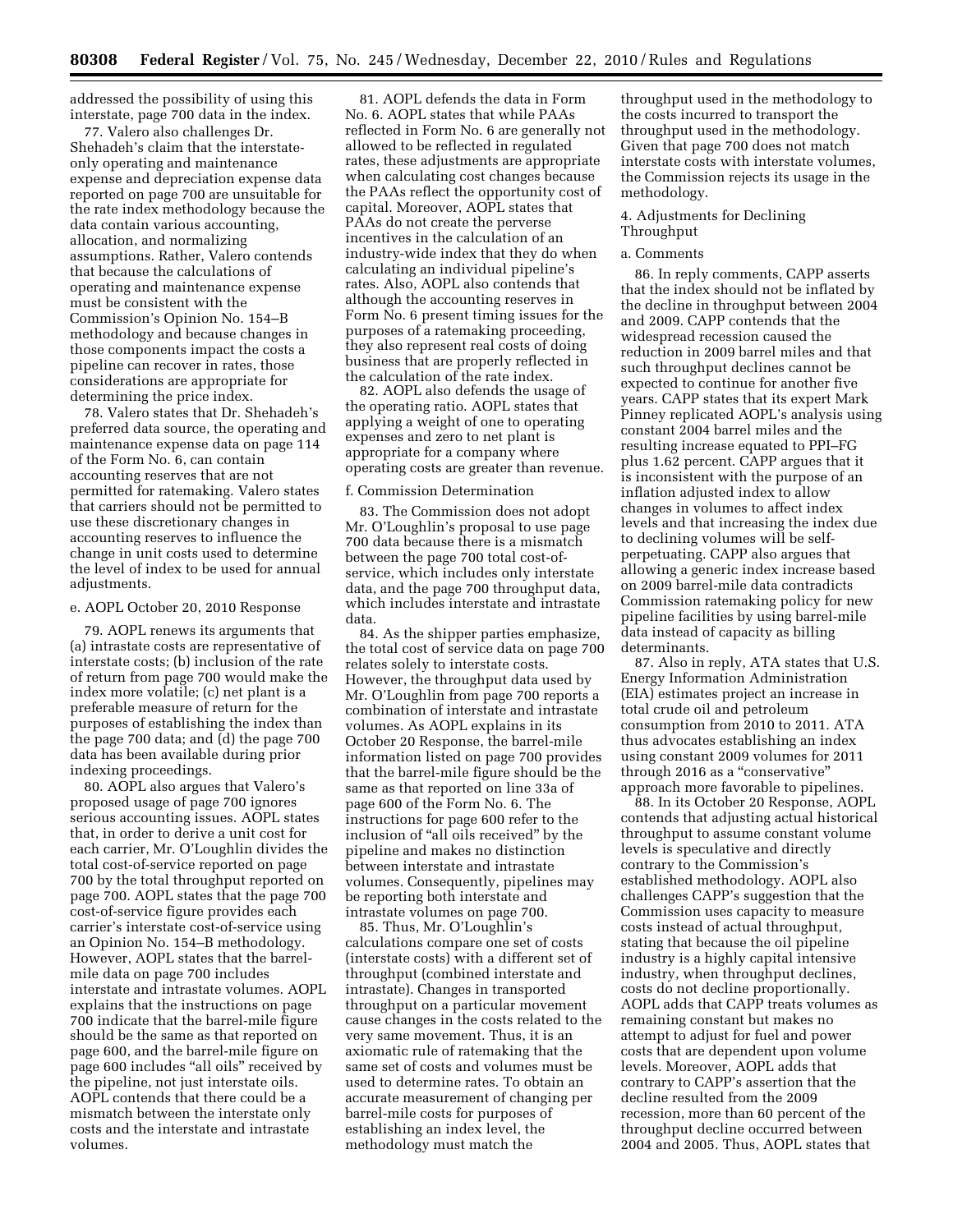capacity should not be used to measure costs.

#### b. Commission Determination

89. The Commission rejects CAPP's and ATA's proposal to use constant barrel-miles in the Kahn Methodology rather than the actual barrel-mile levels.

90. The Commission finds it appropriate to continue to rely upon historical data in applying the Kahn Methodology. The DC Circuit has upheld the Commission's reliance upon historical data finding that the usage of historical data is consistent with the mandate to apply "a simplified and generally applicable ratemaking methodology.'' 39

91. Moreover, CAPP's and ATA's analysis of cost changes assuming constant volumes are problematic because they utilize asynchronous data. Regarding CAPP's proposal to use constant 2004 barrel-miles, the 2009 costs reflect the expenses associated with the lower 2009 volume levels. Since certain costs (such as fuel and power) increase and decrease with volume levels, using 2004 data volume data with 2009 operating costs will not present an accurate depiction of the change in per barrel-mile costs. By applying an upward adjustment to 2009 volumes without adjusting for the costs that would have been incurred as a result of those higher volumes, CAPP imposes a downward distortion on the change in pipeline costs calculated under the Kahn Methodology. Similarly, ATA's proposal to assume constant 2009 volumes is defective because it does not adjust 2004 costs so that the 2004 costs reflect the lower 2009 volumes.

92. The Commission further rejects CAPP's argument that it is inappropriate to allow the indexing methodology to be calculated based upon declining volumes. Declining volumes require pipelines to increase rates in order to meet revenue needs and, for existing oil pipelines, the Commission uses existing volumes, not capacity, to determine rates.40 Thus, much as in a cost-ofservice, such declining volumes should lead to increased pipeline recovery levels in the indexing methodology.

93. Finally, CAPP fails to demonstrate that the declining throughput for the 2004–2009 period resulted primarily from the unusual economic conditions in 2008 and 2009 as opposed to changes reflected throughout the prior five-year

period. As Dr. Shehadeh demonstrates, more than 60 percent of the decline in barrel-miles during the 2004–2009 period recorded on Form 6 occurred between 2004 and 2005. $41$  and was unrelated to the recession in 2008 and 2009. Thus, it is not the case that the index level has been distorted by the recession in 2008 and 2009.

5. Applying the Index Only to Operations and Maintenance Costs

# a. Comments

94. In its comments and reply comments, Navajo urges the Commission to apply the index only to operating and maintenance costs and not to costs attributable to depreciation, return, and income tax allowances. Navajo asserts that depreciation is not affected by inflation because depreciation is based upon equity investment, a historical cost. Navajo further contends that the two components of return—return on equity (in the form of increased deferred return) and cost of debt—already incorporate an inflation component. Thus, Navajo asserts that automatically granting pipelines an additional inflation-based index increase would enable pipelines to "double-dip" the inflation element. Third, Navajo asserts that the income tax allowance should not be increased automatically by an index, because one of its two components (the tax rate) generally is fixed by law and does not vary based on inflation, and the second component (rate of return on equity) already accounts for inflation.

95. Instead, Navajo avers that the index should only be applied to operating and maintenance (operating and maintenance expense) costs. Navajo acknowledges that the Commission previously rejected this approach as too complicated in Order Nos. 561 and 561– A, but Navajo notes that the Commission now collects categorical cost data from pipelines on page 700 of Form No. 6 and the Commission could apply the index only to operating and maintenance costs as recorded on page 700. Thus, Navajo states that the Commission could use the change in operating and maintenance expense costs identified by O'Loughlin to develop the indexed rate.42 Navajo explains that under its proposal, for each pipeline seeking an annual index increase, the index rate could be applied to the part of the rate attributable to operating and maintenance expense. Navajo elaborates that if the operating and maintenance expense costs were 40 percent of a pipeline's cost of service on page 700 of its Form No. 6, the indexbased rate increase should equal the pre-existing ceiling rate times the index multiplied by "0.4."

96. In reply comments, ATA states that it agrees that applying an index adjustment to items not subject to inflation misaligns cost recovery with cost increases. ATA also alleges this provides a disincentive to invest in infrastructure.

97. In reply comments and its October 20 Response, AOPL asserts that the Commission has twice rejected the selective indexing proposal advocated by Navajo. AOPL states that Navajo's proposal is beyond the scope of this proceeding. Moreover, AOPL asserts that because the Commission measures capital cost changes by comparing changes in net carrier property, the Kahn Methodology does not incorporate inflation for either return or income tax allowance as alleged by Navajo. Rather, AOPL asserts, the methodology is based upon the assumption that the competitive rate of return on capital does not change.

98. AOPL adds that the Commission has twice previously rejected Navajo's proposal, first in Order No. 561 and in the first five year review on the basis that it would be difficult to administer and create perverse incentives. AOPL states that Navajo has provided the Commission with no valid reason to reverse its prior rulings. Furthermore, AOPL asserts that under Navajo's proposal, each pipeline would be required to perform calculations to determine its own pipeline specific index, a fundamental change from the ''generally applicable'' ratemaking methodology required by the EPAct 1992.

### b. Commission Determination

99. The Commission rejects Navajo's proposal. The Commission has twice rejected proposals similar to the one advocated by Navajo. In Order No. 561 as affirmed by the D.C. Circuit, the Commission concluded that limiting index increases to operating and maintenance costs would create perverse incentives for pipelines to direct a disproportionate amount of their spending to operating and maintenance costs and to neglect capital expenditures.43 Moreover, because new

<sup>39</sup>*AOPL II,* 281 F.3d at 247 (2003) (quoting EPAct 1992, at § 1801(a)).

<sup>40</sup>*See* 18 CFR 346.2(b)(2). Moreover, it is not clear how this capacity information could be obtained in the application of the index, since pipelines report throughput in Form No. 6, not capacity.

<sup>41</sup>Shehadeh October 20 Decl. at 29. 42To derive this rate, Navajo relies upon Mr. O'Loughlin's showing a change in the O&M costs for the middle 50 percent of oil pipelines of 5.0 percent and a change for the composite of the 50 and 80 percent of 5.4 percent. O'Loughlin August 20 Aff. ¶ 49, Figure 15.

<sup>43</sup>Order No. 561, FERC Stats. & Regs. ¶ 30,985 at 30,951–52, *aff'd AOPL I,* 83 F.3d at 1437. The Continued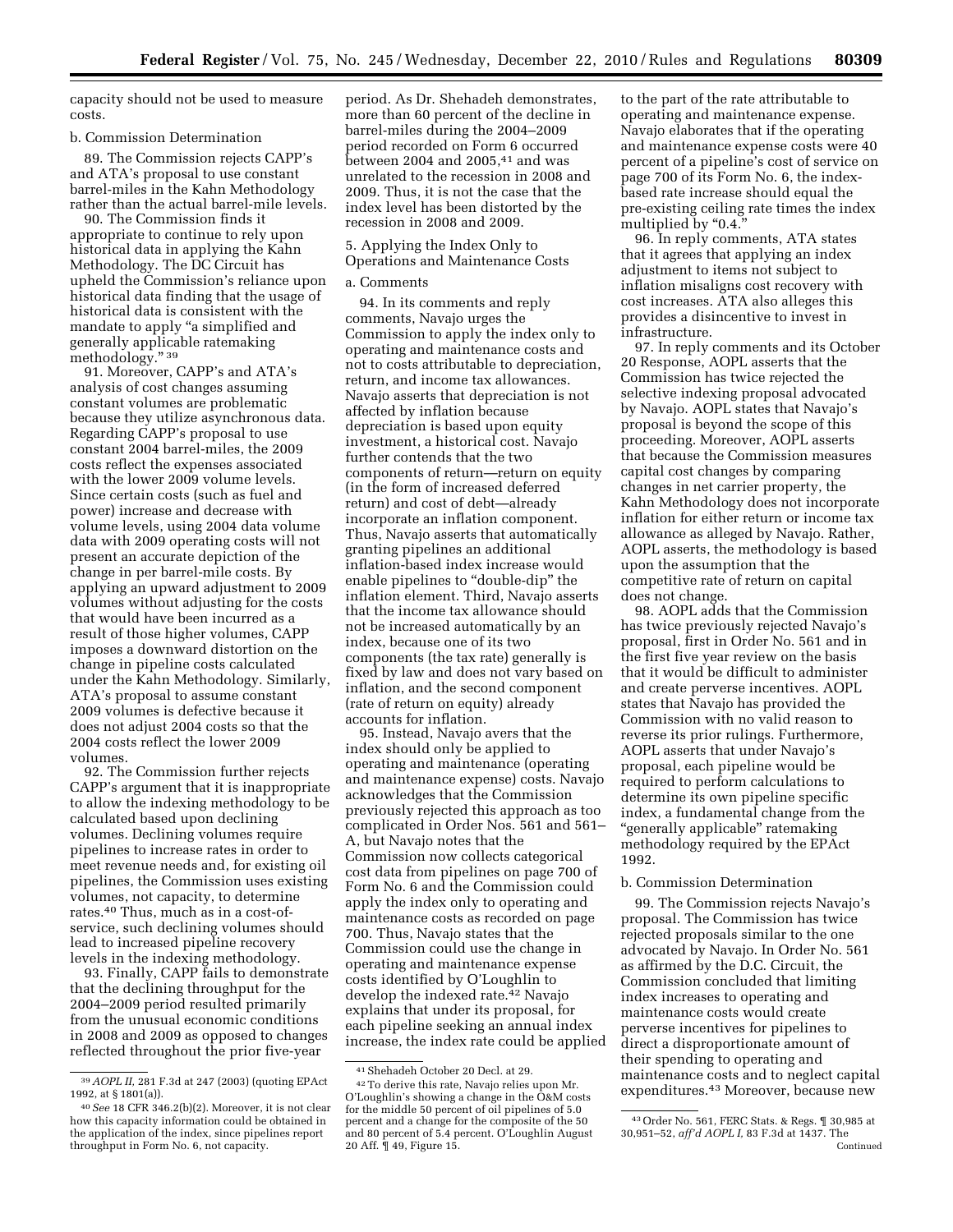investment may be substantial and would not be covered by the index, many companies would be required to file cost-of-service cases to recover significant increases in cost.<sup>44</sup>

100. In addition to creating perverse incentives, the Commission's prior orders noted that Navajo's proposal would also undermine the statutory mandate to establish a generally applicable and simplified methodology.45 The availability of page 700 data does not change this conclusion. Under Navajo's proposal, the index would not be generally applicable. Each pipeline would receive its own annual index adjustment to the ceiling rate dependent upon the pipeline's specific level of operating costs as reported on page 700. Navajo's proposal is also contrary to the purpose of a simplified methodology. Requiring pipelines to multiply the index level by the ratio of ''operating and maintenance'' expenses to ''total cost-of-service'' on page 700 before applying the index to a pipeline's existing ceiling rate will increase the likelihood of disputes in each annual application of the index as parties challenge those particular components of page 700 data.

101. Furthermore, Navajo's arguments are theoretically unsound. Capital costs are a component of a pipeline's total costs, and any index that tracks actual cost changes must account for changing capital costs. The Commission also rejects Navajo's argument that for income tax and rate of return, the index double-counts inflation. The Kahn Methodology uses net carrier property as a proxy for income tax and rate of return, and net carrier property does not contain any internal inflation-related adjustments.46

### 6. Separate Indices for Crude and Product Pipelines

#### a. Comments

102. In its comments, Valero and its witness O'Loughlin recommend one index for crude and product pipelines. However, Valero avers that differences in cost changes experienced between crude and product pipelines could argue in favor of separate indices for these two groups. Valero states that using his methodology, Mr. O'Loughlin determined that the median annual change in unit costs is 2.1 percent for products pipelines and 3.3 percent for crude pipelines. The composite index for the middle 50 percent of the datasets is 2.3 percent for products pipelines and 4.3 percent for crude pipelines.

103. In reply comments, ATA advocates the adoption of separate indices for crude and product pipelines, asserting that separate indices would allocate costs more equitably among shippers. ATA emphasizes that doing otherwise would force product shippers to subsidize crude shippers. The ATA urges that the data to produce separate indices is readily available, noting that of the 97 pipelines included within Mr. O'Loughlin's analysis, 31 were classified as crude pipelines and 45 were classified as product pipelines. NPGA also states that, as established by Mr. O'Loughlin, the disparity in cost changes between crude pipelines and product pipelines supports the development of separate indices.

104. In its reply comments and October 20 Response, AOPL represents that the Commission has previously rejected separate indices and emphasizes that Valero witness O'Loughlin ultimately concluded that the Commission should apply one index to all oil pipelines.

# b. Commission Determination

105. Mr. O'Loughlin has provided some evidence to indicate that product and crude pipelines have experienced different levels of cost change. However, neither Mr. O'Loughlin, ATA, nor NPGA offered an explanation for why this cost disparity between crude and product pipelines exists. ATA and NPGA rely upon Mr. O'Loughlin's testimony, but Mr. O'Loughlin recommends using one index for all pipelines,47 and ATA and NPGA otherwise have failed to demonstrate that the Commission should depart from its prior policy applying one uniform index to all pipelines. Thus, on the record presented here, the Commission will continue to apply one index to both crude and product pipelines.

# *C. Allegations of Pipeline Over-Recovery*

### 1. Comments

106. In their comments, several shippers—Sinclair/Tesoro, the Trucking Association, ATA, NGPA, SPOPS, and

Navajo—reject the notion that the index reflects actual pipeline cost changes. Sinclair/Tesoro argues that it is unlikely the pipeline industry is experiencing cost increases equal to the broader economy since the last review. In support, Sinclair/Tesoro cites depressed cost levels in areas specific to pipeline operation, such as labor, energy, and materials used in pipeline construction. In contrast, Sinclair/Tesoro represents that PPI–FG has recovered more rapidly, almost completely rebounding to its mid-2008 peak. Thus, Sinclair/Tesoro states that it is not appropriate to maintain the prior period rate ceiling of PPI–FG+1.3.

107. In its comments, ATA states that, based upon a sample of 73 Commissionregulated pipelines, over 30 pipelines have reported over-recoveries for some or all of the years from 2002–2009, and that these pipelines reported overrecoveries of approximately \$1.9 billion. ATA asserts that this could cause parties to defer capital expenditures because returns on depreciated assets exceed those provided by new investments. Moreover, ATA suggests it is suspicious that pipelines that are under-recovering by substantial amounts have not filed a cost-of-service rate increase. In Reply Comments, ATA further emphasizes that pipelines experience non-uniform cost changes. ATA states that the Commission should be ''careful'' in designing any index to be applied to pipelines generally.

108. In addition to reiterating ATA's concerns regarding over-recovery, NPGA states that the major propane pipelines are now controlled by one company and that as a result shippers have experienced a pattern of increased costs through new fees, reduced service, sale of necessary assets to a pipeline affiliate, and operating penalties. Although NPGA acknowledges that pipelines as a whole are reporting an under-recovery, NPGA states that this does not relieve the Commission of its duty to ensure that each individual carrier's rates are just and reasonable and the existence of such a disparity merely indicates that the index does not reflect actual changes in pipeline cost. NPGA and ATA urge the Commission to require pipelines showing overrecoveries to show cause why their rates should not be considered unjust and unreasonable.

109. Similarly, SPOPS avers that oil pipelines are consistently overrecovering their costs. Accordingly, SPOPS proposes an index rate of zero until pipeline profits return to a just and reasonable level. SPOPS states that since the inception of the index the Commission has allowed pipelines to

Commission returned to the issue in the first five year review, again rejecting the proposal on the basis that it could cause perverse consequences. First Five-Year Review, 93 FERC at 61,854–55.

<sup>44</sup>Order No. 561, FERC Stats. & Regs. ¶ 30,985 at 30,952.

<sup>45</sup>Order No. 561, FERC Stats. & Regs. ¶ 30,985 at 30,951–52; First Five-Year Review, 93 FERC at 61,854–55.

<sup>46</sup>Because it is not presented by the facts here, the Commission does not address whether using rate of return data that incorporated an inflation component would, in fact, be inappropriate for deriving the index. Similarly, the Commission does not address issues related to using actual page 700 tax allowance data because the index currently uses

<sup>47</sup> O'Loughlin August 20 Aff. [ 61.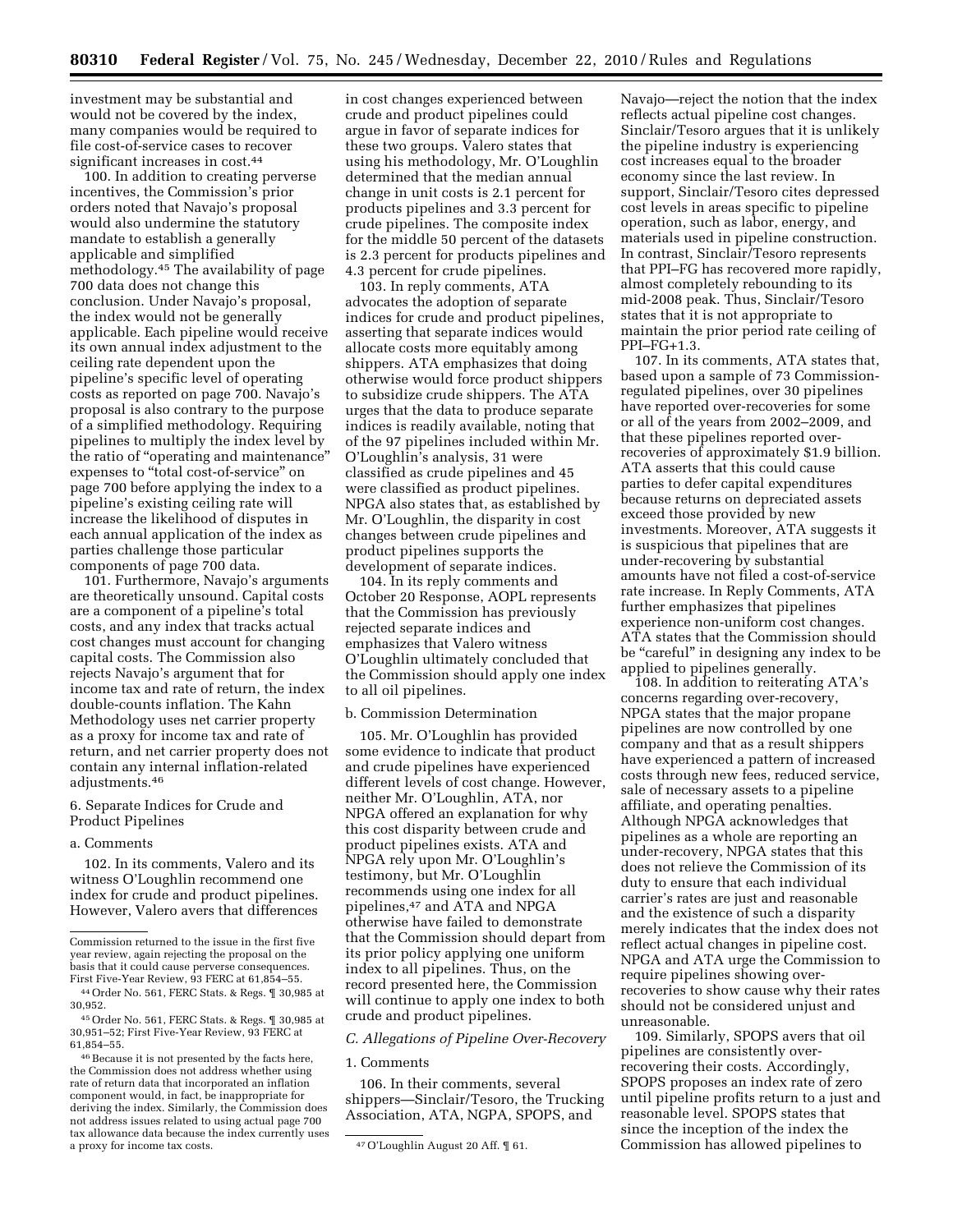increase their rates by 39 percent, even though by 2009, 41 oil pipelines reported excess profits totaling over \$200 million per year. In its comments, SPOPS includes in these profits the income tax allowance for Master Limited Partnerships (MLP), which do not incur income taxes. SPOPS states that it is difficult to challenge rate increases pursuant to the index. SPOPS states, as a result, the Commission has abdicated its responsibility under the ICA, emphasizing that not even "a little unlawfulness'' is permitted, and that the Commission index as applied by the Commission tolerates unlawfulness.

110. In reply, Navajo states that it has reservations about basing the index on PPI–FG. Navajo states that nothing in the record demonstrates that pipeline costs inherently correlate with general rates of producer price inflation. In addition to claiming that pipelines have been over-recovering, on reply, Navajo also state that pipelines should not receive the benefit of automaticallyapproved rate increases when the pipeline reports that it is overrecovering. Navajo states that withholding the index from pipelines that are over-recovering can be accomplished through page 700, and thus is not any less administratively efficient than the Commission's current approach nor, in Navajo's view, does it increase litigation.

111. AOPL in its Reply Comments and October 20 Response states that the Commission properly rejected similar arguments during the prior 5-year review. AOPL notes that the Commission's rationale in past proceedings accepts that some pipelines may over-earn while others under-earn as an inherent attribute of the index. AOPL asserts that the pertinent issue is not the overall level of pipeline cost, but rather how the index compensates for changes in pipeline costs. AOPL also states although page 700 data may show excess revenues, it does not mean a pipeline rates are not just and reasonable. According to AOPL, there are several other mechanisms other than an Opinion No. 154–B methodology to establish a pipeline's rates, including market-based rates and negotiated rates. In addition, AOPL contends the shippers' allegations do not reflect actual pipeline cost recovery. Based on Dr. Shehadeh's calculations, AOPL claims approximately two-thirds of pipelines' page 700 calculations report under-earning on an Opinion No. 154– B basis. AOPL responds to Sinclair's claim that the pipeline industry experienced cost changes in alignment with the global economic recession by stating it is speculative and is contrary

to actual changes in costs as Dr. Shehadeh shows in his calculations using the Kahn Methodology.

### 2. Commission Determination

112. The fact that some pipelines may be over-recovering is not contrary to the establishment of a general index level for all pipelines. The purpose of the index is to track cost changes using a generally applicable and simple method, and does not involve an assessment of whether each of the various pipelines are over- or underrecovering their costs. This can be seen in the application of the index. When a pipeline proposes an indexed rate change, the Commission is not subject to a statutory duty to examine the whole rate.48 Rather, the Commission's inquiry is limited to a comparison of the changes in the rates and costs from year to year.

113. As the Commission explained previously, inherent to the application of any industry-wide pipeline index, some pipelines will over-earn while others will under-earn.49 However, the Kahn Methodology ensures that that indexed changes are consistent with recent industry-wide historical norms.50 To the extent that the customers of a particular pipeline determine that the underlying rates on a particular pipeline are unjust and unreasonable, those parties may file a complaint against that particular pipeline's rates pursuant to the ICA and the Commission regulations. Moreover, even when considering pipeline over-recoveries and under-recoveries (as opposed to cost changes), Dr. Shehadeh presented evidence that in 2009, the oil pipeline industry as a whole was under-earning by approximately 17 percent.<sup>51</sup>

# *D. Other Factors Affecting Pipeline Costs Raised by the Parties*

114. Although not linked to any particular modification of the index methodology, the comments urged the Commission to consider general issues related to pipeline integrity and the MLP business structure.

50Contrary to Sinclair/Tesoro's claims and Navajo's allegations, as discussed above, the empirical evidence presented using the Kahn Methodology demonstrates that pipeline costs per barrel-mile have increased at a rate exceeding changes in PPI–FG over the past five-years. There is no indication that an adjusted PPI–FG is inadequate for tracking cost changes.

1. Pipeline Integrity and Regulatory Safety Costs

### AOPL Initial Comments

115. AOPL states that costs have increased due to assessment and reassessment of pipeline structural integrity and remediation required by the Pipelines and Hazardous Materials Safety Administration (PHMSA), an agency of the United States Department of Transportation. AOPL, supported by the Declaration of William R. Byrd, stresses that assessment requires expensive technology (including rental of inline inspection tools), labor intensive processes (involving excavation and manual inspection), and remediation. Mr. Byrd represents that ''compliance with the integrity management regulations is likely to be the largest single variable cost item for most pipelines and these costs show no signs of decreasing." 52

116. Mr. Byrd projects pipeline integrity costs to continue increasing because inline inspection tools are becoming more expensive and more likely to detect pipeline anomalies requiring correction. AOPL states that PHMSA has imposed increasingly stringent obligations and that new or expanded regulatory requirements may be imposed by Congress during the reauthorization of the Pipeline Safety Act, which AOPL expects to occur later in 2010 or 2011.

117. AOPL and Mr. Byrd identify other regulatory obligations over the past five years that have increased costs, including public awareness program regulations and operator qualification regulations. AOPL and Mr. Byrd explain that costs in the next five years are likely to increase due to new PHMSA control room management regulations, new PHSMA guidelines regarding landuse on or near pipeline rights-of-way, new chemical facility anti-terrorism standards promulgated by the Department of Homeland Security, and issues regarding greenhouse gas emissions issued by the Environmental Protection Agency.

118. In separate comments, PHMSA also represents that pipeline safety and integrity regulations have imposed significant compliance costs over the past eight years. Further, PHMSA notes the possibility of future regulatory changes and that it anticipates the cost of these activities will continue to impose significant financial burdens.

### b. Reply Comments

119. Several reply comments noted increased costs related to pipeline

<sup>48</sup>Second Five-Year Review, 114 FERC ¶ 61,293 at P 57. This is consistent with the grandfathering of the then-existing rates under the EPAct 1992. EPAct 1992, at § 1803.

<sup>49</sup>Order No. 561, FERC Stats. & Regs. ¶ 30,985 at 30,948–49; Second Five-Year Review, 114 FERC ¶ 61,293 at P 57.

<sup>51</sup>Shehadeh September 20 Decl. at 32–33. 52AOPL Comment at 19 (quoting Byrd Decl. at 7).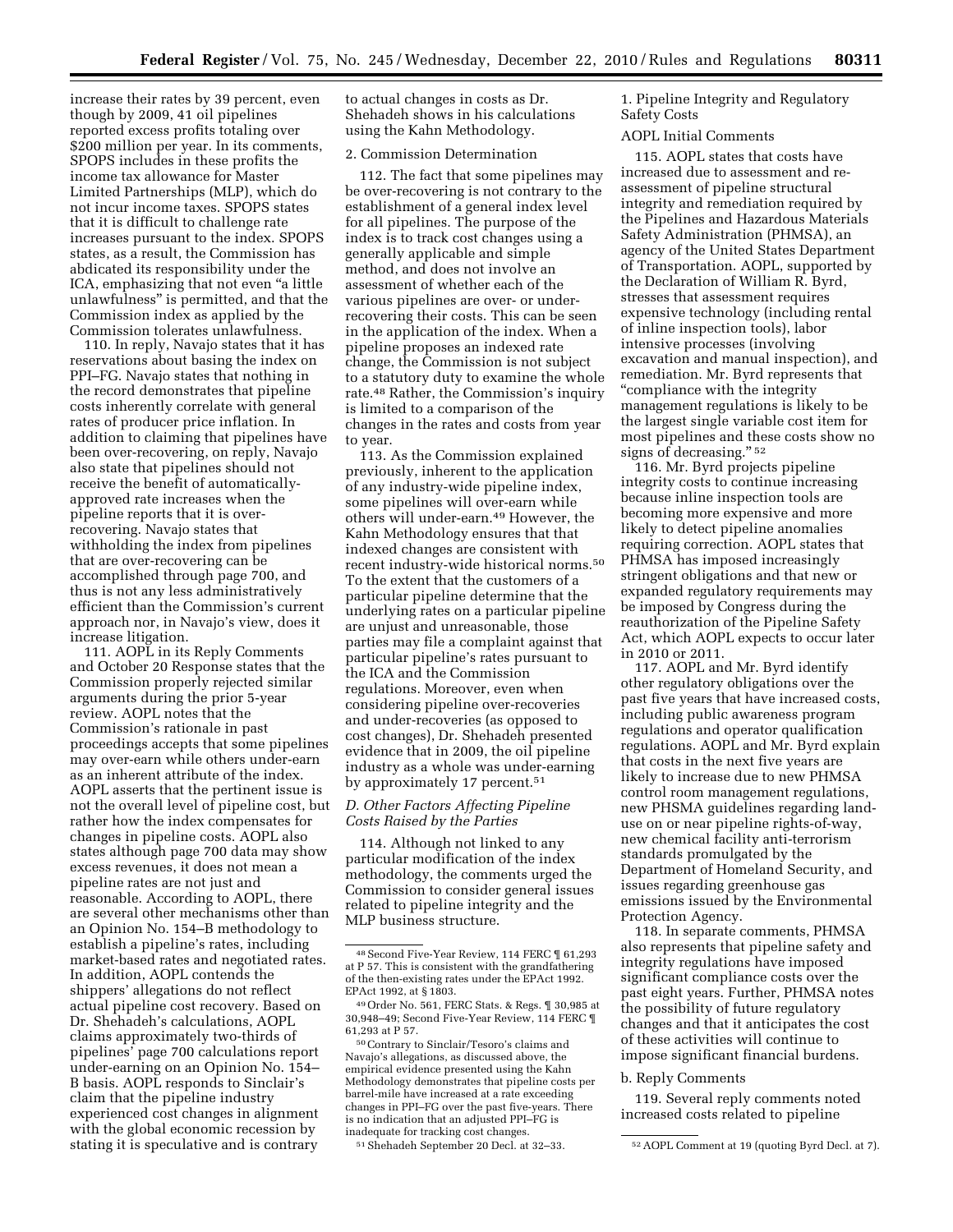integrity. Platte, an interstate liquids pipeline, expects to incur more than \$2 million above historic levels of integrity related costs for the foreseeable future. Platte notes that significant additional costs may appear in damage prevention initiatives, valve spacing, leak detection, and increased focus on preventing small releases. The Pipeline Safety Trust notes that it is currently recommending that Congress increase PHMSA's jurisdiction over hazardous liquid pipelines and that Congress direct PHMSA to expand integrity management and other safetyrelated requirements.

120. Other parties challenged AOPL's contention that the pipeline integrity costs supported an elevated index level. Valero notes that accounting treatment of pipeline costs was not consistent prior to 2006, when the Commission clarified the accounting practices for integrity programs.53 Thus, Valero states that AOPL, by comparing changes in account 320 between 2004 and 2009, overstates the changes in pipeline integrity costs. Valero also emphasizes that account 320 costs, which include both interstate and intrastate data, are only 14.4 percent of the total cost-ofservice. Moreover, Valero notes that the Commission has previously rejected adjustments to the index based upon estimates of anticipated increases in pipeline integrity costs.54 Lastly, Valero asserts that claims of future increases in regulatory expenses are speculative.

121. ATA, in its reply, states that pipeline integrity cost increases are already appropriately accounted for in the years 2004 through 2009. ATA states that the Pipeline Integrity Management program was established in 2002, and that the program required hazardous liquid pipeline operators to develop a written plan to initially assess the integrity of their pipelines over a roughly five year period with baseline assessments to be 50 percent completed by September 30, 2004, and 100 percent completed by March 31, 2008. After the baseline assessment, the assessments are to be repeated every five year period.

122. SPOPS also avers that future costs are speculative and inconsistent with a backward looking methodology. SPOPS asserts that a large increase rewards pipelines with unjust and unreasonable rates and that the pipelines not recovering their costs are free to file for rate increase. Sinclair/ Tesoro also assert that more stringent safety regulations are not unique to

pipelines as environmental regulations have also imposed costs on shippers, and that it is unfair to impose these costs alone on shippers.

# c. AOPL October 20, 2010 Response

123. AOPL states that it relies on Mr. Byrd's declaration to explain that Dr. Shehadeh's calculations are consistent with real-world industry experience, and to show that establishing an index below PPI–FG+3.64 would frustrate expectations on which past pipeline investments have been made, among other things.

124. AOPL also states that Mr. Byrd's testimony is consistent with the comments of PHMSA, which state, among other things, that regulations have imposed significant compliance costs and events, including the Deepwater Horizon oil spill, have also caused PHMSA to expand its integrity management regulations. AOPL disagrees with SPOPS' suggestion that pipelines should seek to recover these safety and integrity management costs through cost-of-service filings, arguing that such an approach is inconsistent with the implementation of a generally applicable ratemaking methodology. AOPL argues that if pipelines were required to use cost-of-service filings to recover these kinds of costs, the efficiency gains which were intended by EPAct in implementing the generally applicable index methodology would be lost.

# d. Commission Determination

125. AOPL and other parties have submitted this information regarding future costs for Commission consideration, but they have not proposed to depart from the Kahn Methodology's reliance upon historic data. Moreover, future costs projections related to regulatory changes are speculative and inappropriate for inclusion in the index.55 Accordingly, the evidence presented regarding prospective regulatory changes does not alter the Commission's determination regarding the appropriate index level as calculated based upon historic costs.

#### 2. Master Limited Partnerships

126. CAPP contends that the Commission should not grant an increased allowance merely to enhance cash flow requirements that may be attributable to the MLP form of business. CAPP states that due to federal tax laws, MLPS generally distribute all available cash flow to unit holders in the form of quarterly distributions. CAPP argues that the form of business

organization and operation may create a tension between how a pipeline makes prudent safety and integrity-related decisions without contravening cash distribution constraints. CAPP argues that the Commission should not view the cash requirements of MLPs as a legitimate basis for increasing the revenue flow generated by regulated rates. SPOPS also claims that the MLP structure attracts capital to the pipeline industry but, rather than making investments in infrastructure, diverts the equity capital away in payouts to the general and limited partner investors.

127. AOPL responds in its Supplemental Reply Comments that shippers made substantially similar arguments during the prior five-year review period, and the Commission rejected them. Furthermore, AOPL states it is not seeking "an increased allowance'' to enhance MLP cash flow requirements. AOPL asserts neither the cash flow requirements of MLPs nor the dividend policies of corporate-owned pipelines are part of the calculation of changes in oil pipelines costs. Nor is there any ''tension'' between pipeline safety and capital investment and MLP cash distribution requirements, as CAPP contends. AOPL contends the issue is not about the pipeline organizational structure, but whether pipelines will be able to recover sufficient revenue to fund their operations. Accordingly, AOPL argues shippers provide no valid basis to abandon the established methodology.

# a. Commission Determination

128. All pipelines, regardless of business form, experience changes in cost. The index is designed to enable pipelines be able to recover sufficient revenue to fund their operations, whether or not the pipeline's business form is as an MLP. The middle 50 Kahn Methodology allows the Commission to appropriately exclude outliers and to track general changes in pipeline costs whatever the form of the business. Accordingly, the discussion regarding MLPs does not alter the Commission's determination regarding the appropriate index level.

### *E. Revisions to Form No. 6*

# 1. Comments

129. ATA and NPGA aver that Form No. 6 should be revised to segregate cost and revenue for each regulated common carrier and or system and to supply separate page 700 data for each oil pipeline or system included in the report. To enhance transparency, ATA and NPGA also asserts that Form No. 6 should be revised to require the pipeline

<sup>53</sup> Valero Reply Comment at 8 (citing *Jurisdictional Public Utilities and Licensees, Natural Gas Companies, and Oil Pipeline Companies,* 111 FERC ¶ 61,501 (2005)).

<sup>54</sup> Valero Reply Comment at 10 (citing *AOPL II,* 

<sup>281</sup> F.3d at 247). 55*AOPL II,* 281 F.3d at 247.